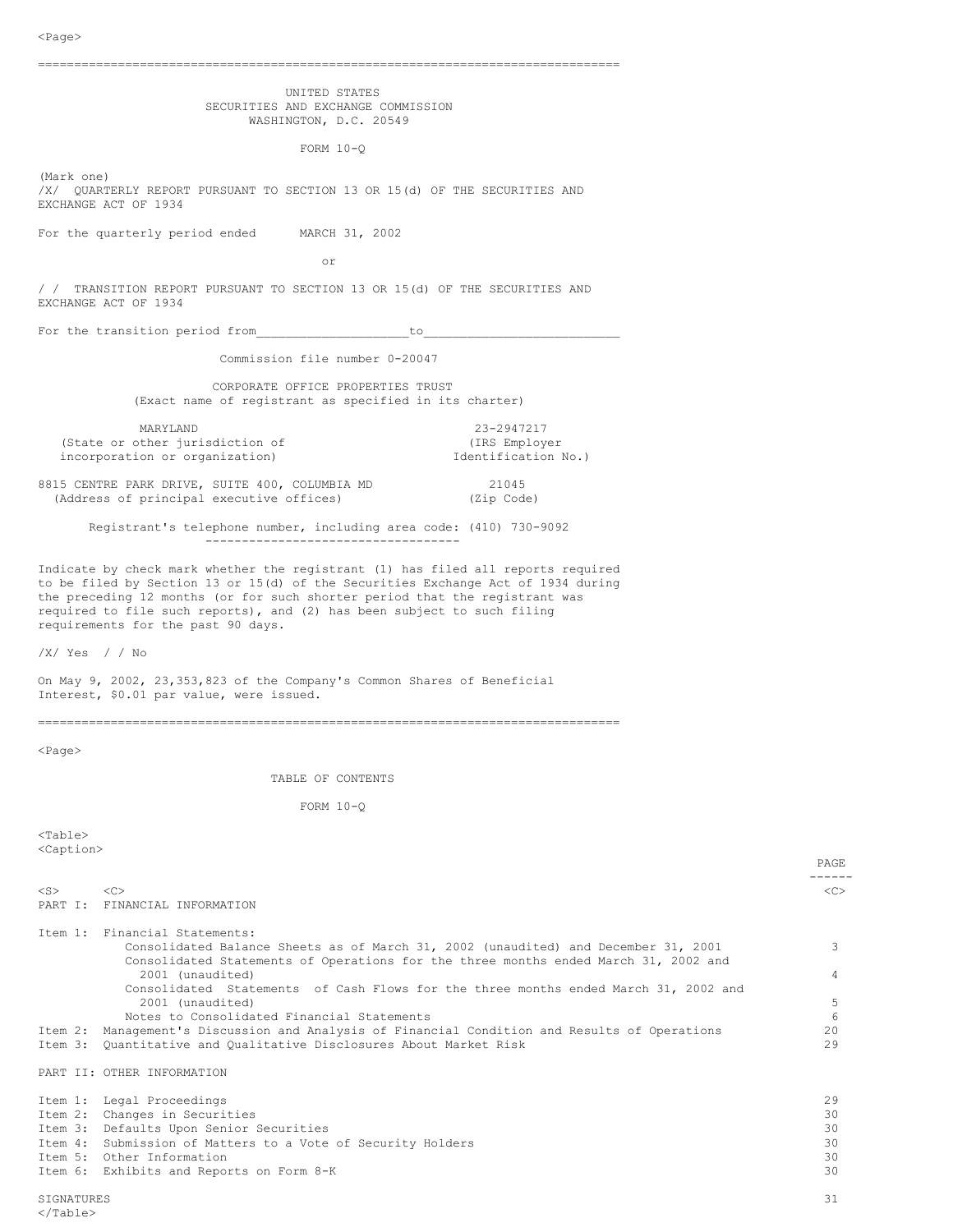PART I. FINANCIAL INFORMATION ITEM 1. FINANCIAL STATEMENTS

# CORPORATE OFFICE PROPERTIES TRUST AND SUBSIDIARIES CONSOLIDATED BALANCE SHEETS (DOLLARS IN THOUSANDS)

<Table> <Caption>

|                                                                                                                                                                                                                  |    | March 31,<br>2002                            |     | December 31,<br>2001                |  |
|------------------------------------------------------------------------------------------------------------------------------------------------------------------------------------------------------------------|----|----------------------------------------------|-----|-------------------------------------|--|
| $<$ S $>$<br>ASSETS                                                                                                                                                                                              |    | (unaudited)                                  | <<  |                                     |  |
| Investment in real estate:                                                                                                                                                                                       |    |                                              |     |                                     |  |
| Operating properties, net<br>Property held for sale, net                                                                                                                                                         | \$ | 858,048<br>5,990                             |     | \$851,762                           |  |
| Projects under construction or development                                                                                                                                                                       |    | 67,683                                       |     | 64,244                              |  |
| Total commercial real estate properties, net<br>Investments in and advances to unconsolidated real estate joint ventures                                                                                         |    | 931,721<br>10,740                            |     | 916,006<br>11,047                   |  |
| Investment in real estate, net<br>Cash and cash equivalents<br>6,640                                                                                                                                             |    | 942,461<br>4,250                             |     | 927,053                             |  |
| Restricted cash<br>4,947                                                                                                                                                                                         |    | 6,977                                        |     |                                     |  |
| Accounts receivable, net<br>3,805                                                                                                                                                                                |    | 4,909                                        |     |                                     |  |
| Investments in and advances to other unconsolidated entities<br>Deferred rent receivable<br>11,447                                                                                                               |    | 2,105<br>11,651                              |     | 2,112                               |  |
| Deferred charges, net<br>16,884                                                                                                                                                                                  |    | 18,175                                       |     |                                     |  |
| Prepaid and other assets<br>9,551                                                                                                                                                                                |    | 10,991                                       |     |                                     |  |
| Furniture, fixtures and equipment, net                                                                                                                                                                           |    | 1,717                                        |     | 1,771                               |  |
| $- - - -$<br>TOTAL ASSETS<br>984,210<br>-------------------------------------                                                                                                                                    | Ş. | $1,003,236$ \$                               |     |                                     |  |
| LIABILITIES AND SHAREHOLDERS' EQUITY                                                                                                                                                                             |    |                                              |     |                                     |  |
| Liabilities:<br>Mortgage and other loans payable<br>Accounts payable and accrued expenses<br>Rents received in advance and security deposits<br>Dividends and distributions payable<br>Fair value of derivatives | \$ | 573,821<br>11,355<br>6,805<br>9,426<br>2,720 | \$. | 573,327<br>10,674<br>6,567<br>8,965 |  |
| 3,781<br>Other liabilities<br>12,193                                                                                                                                                                             |    | 7,171                                        |     |                                     |  |
| Total liabilities<br>615,507                                                                                                                                                                                     | \$ | $611,298$ \$                                 |     |                                     |  |
|                                                                                                                                                                                                                  |    |                                              |     |                                     |  |
| Minority interests:<br>Preferred Units in the Operating Partnership<br>Common Units in the Operating Partnership<br>Other consolidated entities<br>257                                                           |    | 24,367<br>81,905<br>286                      |     | 24,367<br>80,158                    |  |
|                                                                                                                                                                                                                  |    |                                              |     |                                     |  |
| Total minority interests                                                                                                                                                                                         |    | 106,558<br>-------------                     |     | 104,782<br>-----------              |  |
| Commitments and contingencies (Note 16)<br>Shareholders' equity:<br>Preferred Shares (\$0.01 par value; 10,000,000 shares authorized;                                                                            |    |                                              |     |                                     |  |
| 40,693 designated as Series A Convertible Preferred Shares of<br>beneficial interest (shares issued of 0 at March 31, 2002 and 1 at<br>December 31, 2001)                                                        |    |                                              |     |                                     |  |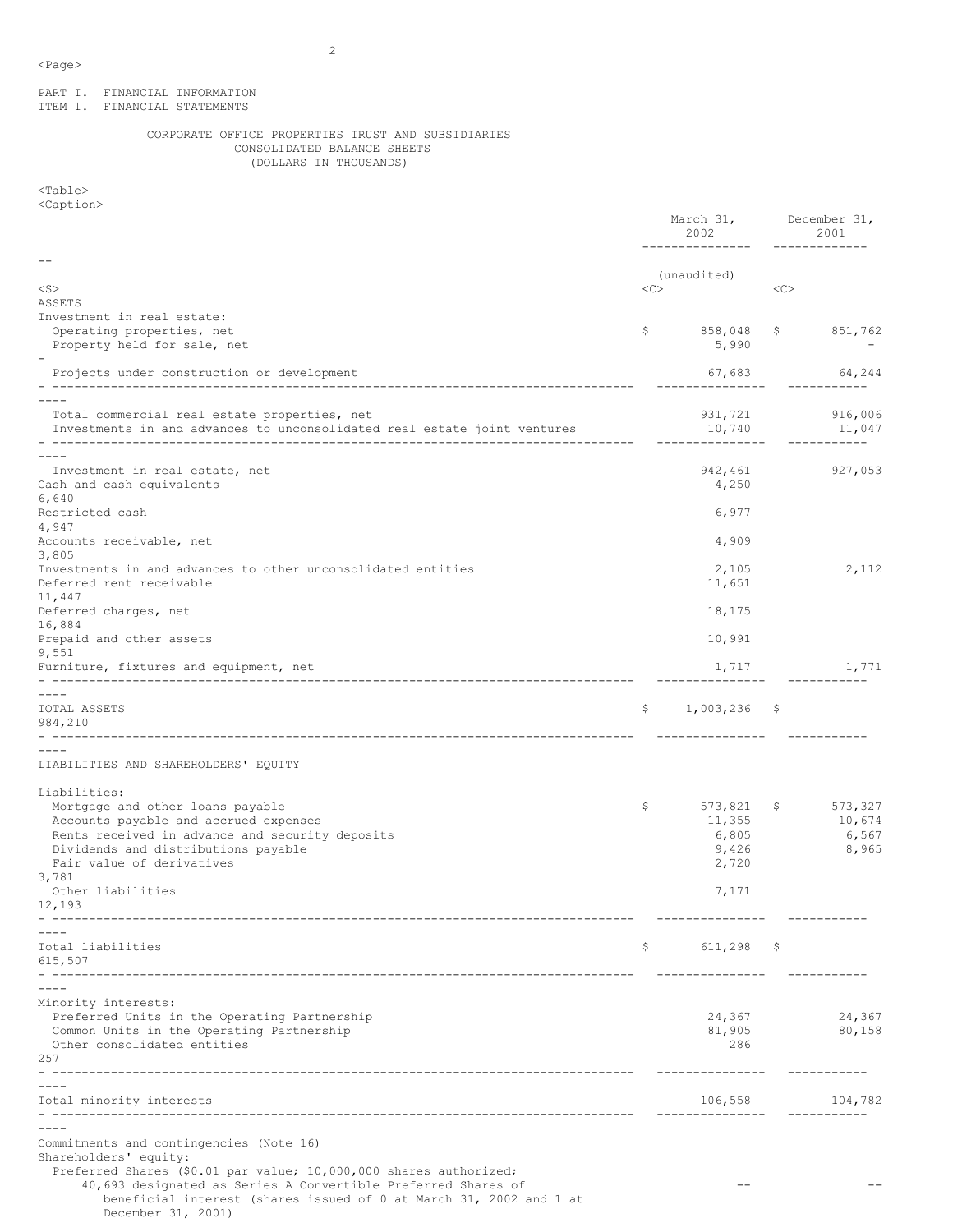| 13                      |
|-------------------------|
|                         |
|                         |
|                         |
|                         |
|                         |
|                         |
| 11                      |
|                         |
| 14                      |
|                         |
|                         |
| 208                     |
| 285,362                 |
|                         |
|                         |
|                         |
|                         |
|                         |
|                         |
|                         |
|                         |
|                         |
| 285,380 263,921         |
|                         |
|                         |
| $$1,003,236$ $$984,210$ |
|                         |
|                         |

See accompanying notes to financial statements.

<Page>

# 3

# CORPORATE OFFICE PROPERTIES TRUST AND SUBSIDIARIES CONSOLIDATED STATEMENTS OF OPERATIONS

(DOLLARS IN THOUSANDS, EXCEPT PER SHARE DATA) (UNAUDITED)

<Table> <Caption>

| 31,                                                                                                                    | For the three months ended March |                            |    |                               |
|------------------------------------------------------------------------------------------------------------------------|----------------------------------|----------------------------|----|-------------------------------|
|                                                                                                                        |                                  |                            |    |                               |
|                                                                                                                        |                                  | 2002<br>_______________    |    | 2001<br>$- - - - - - - - - -$ |
| $\qquad \qquad -$                                                                                                      |                                  |                            |    |                               |
| $<$ S $>$                                                                                                              | $<<$ $<$ $>$                     |                            | << |                               |
| Real Estate Operations:                                                                                                |                                  |                            |    |                               |
| Revenues                                                                                                               |                                  |                            |    |                               |
| Rental revenue                                                                                                         |                                  | $$30,240$ \$               |    |                               |
| 25,345                                                                                                                 |                                  |                            |    |                               |
| Tenant recoveries and other revenue                                                                                    |                                  |                            |    | 3,993 4,049                   |
|                                                                                                                        |                                  |                            |    |                               |
| Revenue from real estate operations                                                                                    |                                  | 34,233<br>________________ |    | 29,394<br>-----------         |
|                                                                                                                        |                                  |                            |    |                               |
| Expenses                                                                                                               |                                  |                            |    |                               |
| Property operating                                                                                                     |                                  | 10,100                     |    |                               |
| 8,376                                                                                                                  |                                  |                            |    |                               |
| Interest                                                                                                               |                                  | 8,567                      |    |                               |
| 8,112                                                                                                                  |                                  |                            |    |                               |
| Amortization of deferred financing costs                                                                               |                                  | 486                        |    | 383                           |
| Depreciation and other amortization                                                                                    |                                  | 6,641                      |    | 4,841                         |
|                                                                                                                        |                                  |                            |    |                               |
| Expenses from real estate operations                                                                                   |                                  | 25,794 21,712              |    |                               |
|                                                                                                                        |                                  |                            |    |                               |
| Earnings from real estate operations before equity in (loss) income of<br>of unconsolidated real estate joint ventures |                                  | 8,439                      |    | 7,682                         |
| Equity in (loss) income of unconsolidated real estate joint ventures                                                   |                                  | (12)                       |    | $\overline{30}$               |
|                                                                                                                        |                                  |                            |    |                               |
| Earnings from real estate operations                                                                                   |                                  |                            |    | 8,427 7,712                   |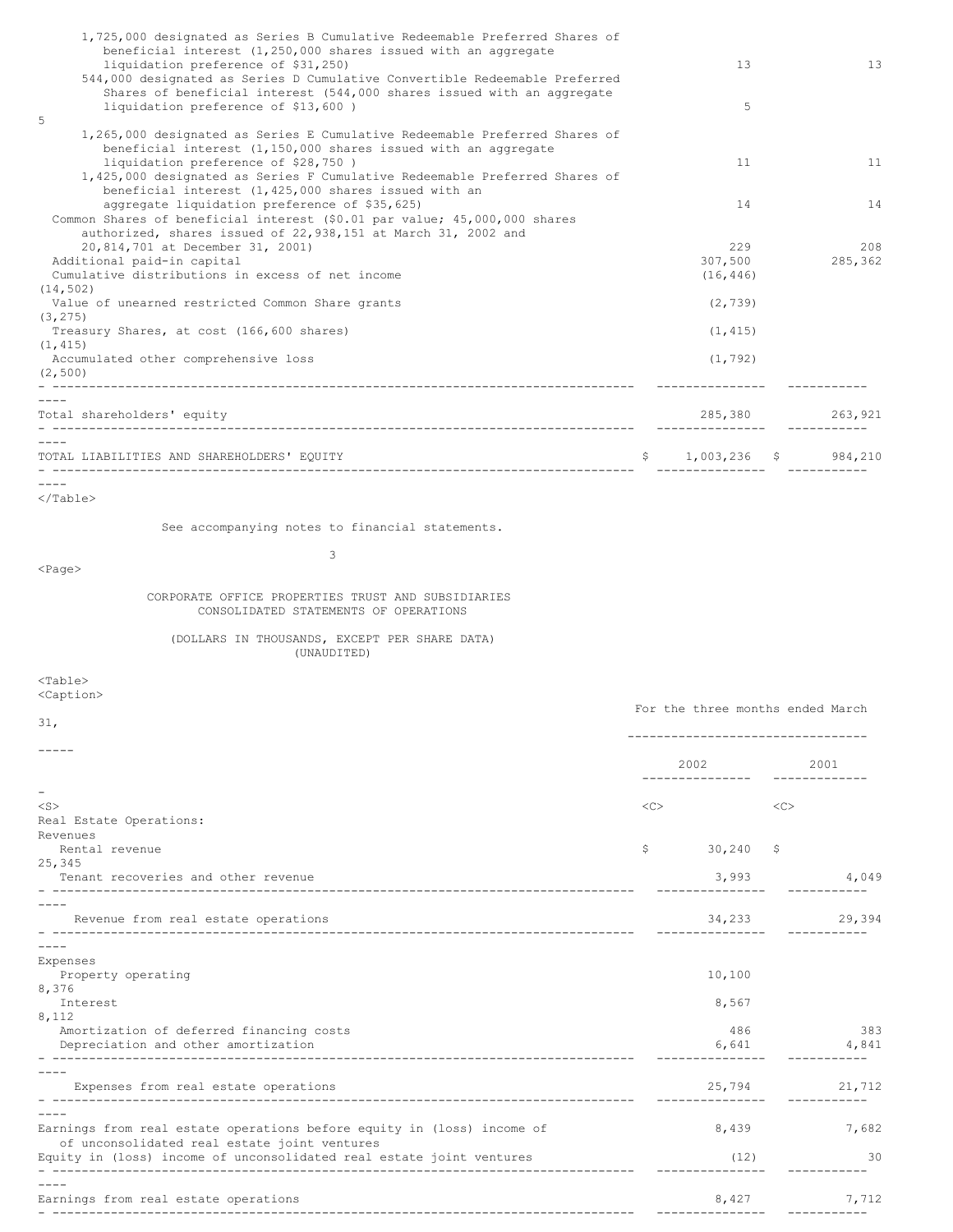| $- - - -$                                                                                                                                                              |     |                   |    |               |
|------------------------------------------------------------------------------------------------------------------------------------------------------------------------|-----|-------------------|----|---------------|
| Service operations<br>Revenues                                                                                                                                         |     | 1,011             |    |               |
| 1,040<br>Expenses                                                                                                                                                      |     | (1,094)           |    |               |
| (1, 369)                                                                                                                                                               |     | (7)               |    |               |
| Equity in loss of unconsolidated Service Companies<br>-----------------------                                                                                          |     |                   |    |               |
| Losses from service operations<br>(329)                                                                                                                                |     | (90)              |    |               |
| General and administrative expense<br>(1, 446)<br>________________                                                                                                     |     | (2, 170)          |    |               |
|                                                                                                                                                                        |     |                   |    |               |
| Income before minority interests, income taxes, discontinued operations,<br>extraordinary item and cumulative effect of accounting change                              |     | 6,167             |    | 5,937         |
| Minority interests<br>Common Units in the Operating Partnership                                                                                                        |     | (988)             |    |               |
| (1, 530)<br>Preferred Units in the Operating Partnership                                                                                                               |     | (572)             |    |               |
| (572)<br>Other consolidated entities                                                                                                                                   |     | (31)              |    |               |
| 4                                                                                                                                                                      |     |                   |    |               |
| Income before income taxes, discontinued operations, extraordinary item and<br>cumulative effect of accounting change<br>Income tax benefit, net of minority interests |     | 4,576<br>27       |    | 3,839<br>81   |
|                                                                                                                                                                        |     |                   |    |               |
| Income before discontinued operations, extraordinary item and<br>cumulative effect of accounting change                                                                |     | 4,603             |    | 3,920         |
|                                                                                                                                                                        |     |                   |    |               |
| Discontinued operations<br>Earnings from operations, net of minority interests<br>Gain on sales of real estate, net of minority interests                              |     | 84<br>636         |    | 50            |
|                                                                                                                                                                        |     |                   |    |               |
| Income from discontinued operations, net of minority interests                                                                                                         |     | 720<br>. <u>.</u> |    | 50            |
| Income before extraordinary item and cumulative effect of accounting change<br>Extraordinary item-loss on early retirement of debt, net of minority interests          |     | 5,323<br>(28)     |    | 3,970<br>(70) |
| Income before cumulative effect of accounting change<br>Cumulative effect of accounting change, net of minority interests<br>(174)                                     |     | 5,295             |    | 3,900         |
|                                                                                                                                                                        |     |                   |    |               |
| NET INCOME<br>3,726                                                                                                                                                    |     | 5,295             |    |               |
| Preferred Share dividends<br>(881)                                                                                                                                     |     | (2, 533)          |    |               |
|                                                                                                                                                                        |     |                   |    |               |
| NET INCOME AVAILABLE TO COMMON SHAREHOLDERS                                                                                                                            | Ş.  | $2,762$ \$ 2,845  |    |               |
| BASIC EARNINGS PER COMMON SHARE<br>Income before discontinued operations, extraordinary item and cumulative                                                            |     |                   |    |               |
| effect of accounting change<br>0.15                                                                                                                                    | \$. | 0.10              | -Ş |               |
| Discontinued operations                                                                                                                                                |     | 0.03              |    |               |
| Extraordinary item                                                                                                                                                     |     |                   |    |               |
| Cumulative effect of accounting change<br>(0.01)                                                                                                                       |     |                   |    |               |
| Net income available to Common Shareholders                                                                                                                            | Ş.  | $0.13$ \$         |    | 0.14          |
| DILUTED EARNINGS PER COMMON SHARE                                                                                                                                      |     |                   |    |               |
| Income before discontinued operations, extraordinary item and cumulative<br>effect of accounting change                                                                | \$  | 0.10              | -Ş |               |
| 0.15<br>Discontinued operations                                                                                                                                        |     | 0.03              |    |               |
|                                                                                                                                                                        |     |                   |    |               |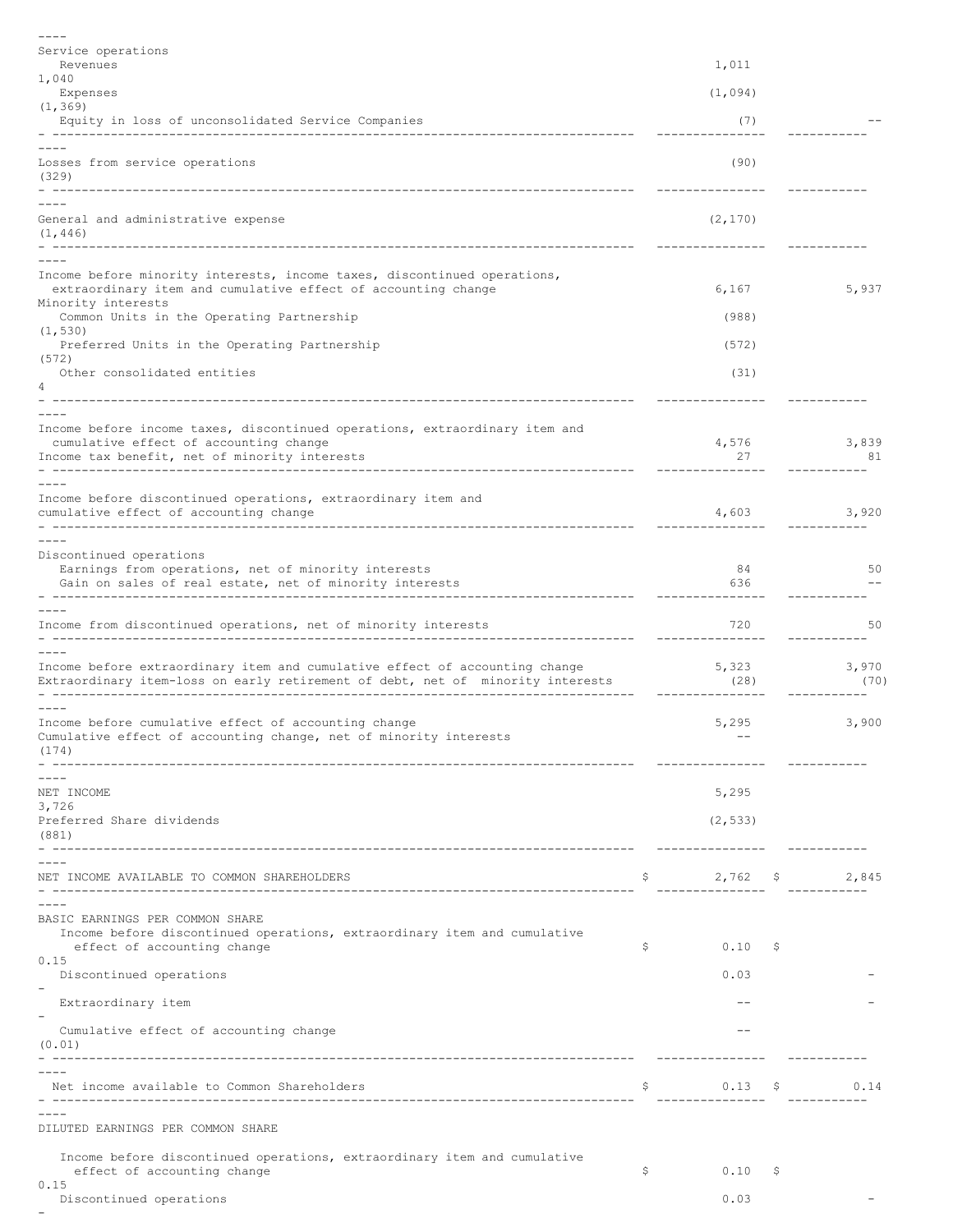| Extraordinary item                                                                                                                            |                                  |                |                      |
|-----------------------------------------------------------------------------------------------------------------------------------------------|----------------------------------|----------------|----------------------|
| Cumulative effect of accounting change<br>(0.01)                                                                                              |                                  |                |                      |
| Net income available to Common Shareholders                                                                                                   | S<br>________________            | 0.13<br>S.     | 0.14<br>-----------  |
| $\langle$ /Table>                                                                                                                             |                                  |                |                      |
| See accompanying notes to financial statements.                                                                                               |                                  |                |                      |
| $\overline{4}$<br>$<$ Page>                                                                                                                   |                                  |                |                      |
| CORPORATE OFFICE PROPERTIES TRUST AND SUBSIDIARIES<br>CONSOLIDATED STATEMENTS OF CASH FLOWS                                                   |                                  |                |                      |
| (DOLLARS IN THOUSANDS)<br>(UNAUDITED)                                                                                                         |                                  |                |                      |
| $Table>$<br><caption></caption>                                                                                                               |                                  |                |                      |
| 31,                                                                                                                                           | For the three months ended March |                |                      |
|                                                                                                                                               |                                  |                |                      |
| $- -$                                                                                                                                         | 2002 2002<br>----------------    |                | 2001<br><u>.</u>     |
| $<$ S $>$<br>CASH FLOWS FROM OPERATING ACTIVITIES                                                                                             | <<                               |                | <<                   |
| Net income<br>3,726                                                                                                                           | \$                               | 5,295<br>\$.   |                      |
| Adjustments to reconcile net income to net cash<br>provided by operating activities:<br>Minority interests                                    |                                  | 1,940          |                      |
| 2,040<br>Depreciation and other amortization                                                                                                  |                                  | 6,641          | 4,841                |
| Amortization of deferred financing costs<br>Equity in income of unconsolidated entities<br>(30)                                               |                                  | 486<br>(11)    | 383                  |
| Gain on sales of real estate                                                                                                                  |                                  | (946)          |                      |
| Extraordinary item - loss on early retirement of debt<br>Cumulative effect of accounting change<br>263                                        |                                  | 42<br>$-$      | 106                  |
| Increase in deferred rent receivable<br>(691)                                                                                                 |                                  | (204)          |                      |
| Increase in accounts receivable, restricted cash and prepaid and other<br>assets                                                              |                                  | (3, 619)       |                      |
| (2, 358)<br>Increase (decrease) in accounts payable, accrued expenses, rents received<br>in advance and security deposits                     | 1,327                            |                |                      |
| (960)<br>Other<br>828                                                                                                                         |                                  | 1,123          |                      |
| Net cash provided by operating activities                                                                                                     | _______________                  | 12,074         | 8,148<br>----------- |
|                                                                                                                                               |                                  |                |                      |
| CASH FLOWS FROM INVESTING ACTIVITIES<br>Purchases of and additions to commercial real estate properties<br>Proceeds from sales of real estate | (19, 509)                        | 1,345          | (12, 623)            |
| Investments in and advances to unconsolidated real estate joint ventures<br>Cash from acquisition of Service Companies                        |                                  | (421)<br>$- -$ | (3, 231)<br>568      |
| Investments in and advances to other unconsolidated entities<br>(564)<br>Leasing commissions paid                                             | (1, 901)                         | $- -$          |                      |
| (1, 328)<br>Decrease (increase) in advances to certain real estate joint ventures<br>Other<br>(335)                                           |                                  | 91<br>(62)     | (776)                |
|                                                                                                                                               | ---------------                  |                | -----------          |
| Net cash used in investing activities<br>(18, 289)                                                                                            | (20, 457)                        |                | -----------          |
|                                                                                                                                               |                                  |                |                      |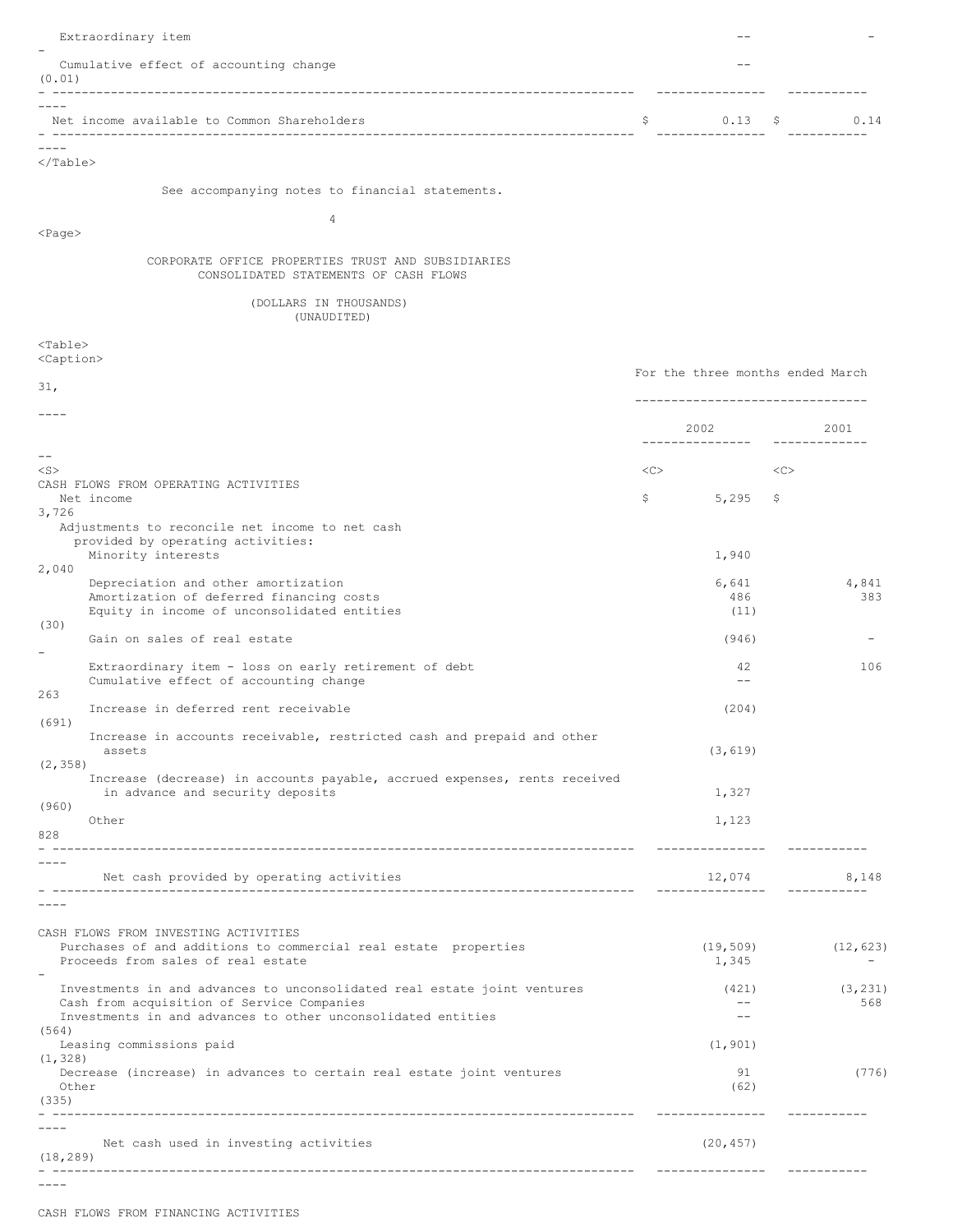| Proceeds from mortgage and other loans payable<br>Repayments of mortgage and other loans payable | 21,857<br>(24, 363) | 46,090 |
|--------------------------------------------------------------------------------------------------|---------------------|--------|
| (41, 566)                                                                                        |                     |        |
| Deferred financing costs paid                                                                    | (772)               |        |
| (1, 013)                                                                                         |                     |        |
| (Decrease) increase in other liabilities                                                         | (5, 022)            | 633    |
| Net proceeds from issuance of Preferred Shares                                                   | $\qquad \qquad -$   | 11,894 |
| Net proceeds from issuance of Common Shares                                                      | 23,660              | 148    |
| Dividends paid                                                                                   | (6, 777)            |        |
| (4, 771)                                                                                         |                     |        |
| Distributions paid                                                                               | (2, 590)            |        |
| (2, 449)                                                                                         |                     |        |
|                                                                                                  |                     |        |
| Net cash provided by financing activities                                                        | 5,993               | 8,966  |
|                                                                                                  |                     |        |
| Net decrease in cash and cash equivalents<br>(1, 175)                                            | (2, 390)            |        |
|                                                                                                  |                     |        |
| CASH AND CASH EQUIVALENTS                                                                        |                     |        |
| Beginning of period                                                                              | 6,640               |        |
| 4,981                                                                                            |                     |        |
|                                                                                                  |                     |        |
| End of period                                                                                    | \$<br>$4,250$ \$    |        |
| 3,806                                                                                            |                     |        |
|                                                                                                  |                     |        |
|                                                                                                  |                     |        |
| $\langle$ /Table>                                                                                |                     |        |

See accompanying notes to financial statements. 5

<Page>

# CORPORATE OFFICE PROPERTIES TRUST AND SUBSIDIARIES NOTES TO CONSOLIDATED FINANCIAL STATEMENTS

(DOLLARS IN THOUSANDS, EXCEPT PER SHARE DATA) (UNAUDITED)

### 1. ORGANIZATION

Corporate Office Properties Trust ("COPT") and subsidiaries (collectively, the "Company") is a fully-integrated and self-managed real estate investment trust ("REIT"). We focus principally on the ownership, management, leasing, acquisition and development of suburban office properties located in select submarkets in the Mid-Atlantic region of the United States. COPT is qualified as a REIT as defined in the Internal Revenue Code and is the successor to a corporation organized in 1988. As of March 31, 2002, our portfolio included 99 office properties.

We conduct almost all of our operations principally through our operating partnership, Corporate Office Properties, L.P. (the "Operating Partnership"), for which we are the managing general partner. The Operating Partnership owns real estate both directly and through subsidiary partnerships and limited liability companies ("LLCs"). The Operating Partnership also owns Corporate Office Management, Inc. ("COMI") (together with its subsidiaries defined as the "Service Companies"). A summary of our Operating Partnership's classes of securities and the percentage of the outstanding units of each class owned by COPT as of March 31, 2002 follows:

<Table> <Caption>

|              |                          | ⊱ | Owned by<br>COPT   |
|--------------|--------------------------|---|--------------------|
|              |                          |   |                    |
| $<$ S $>$    |                          |   | <c></c>            |
| Common Units |                          |   | 68%                |
|              | Series B Preferred Units |   | 100%               |
|              | Series C Preferred Units |   | 0 <sup>°</sup>     |
|              | Series D Preferred Units |   | 100%               |
|              | Series E Preferred Units |   | $100$ <sup>2</sup> |
|              | Series F Preferred Units |   | $100$ <sup>2</sup> |
| حملطت        |                          |   |                    |

<sup>&</sup>lt;/Table>

### 2. BASIS OF PRESENTATION

The accompanying unaudited interim consolidated financial statements have been prepared in accordance with the rules and regulations for reporting on Form 10-Q. Accordingly, certain information and disclosures required by accounting principles generally accepted in the United States for complete consolidated financial statements are not included herein. These interim financial statements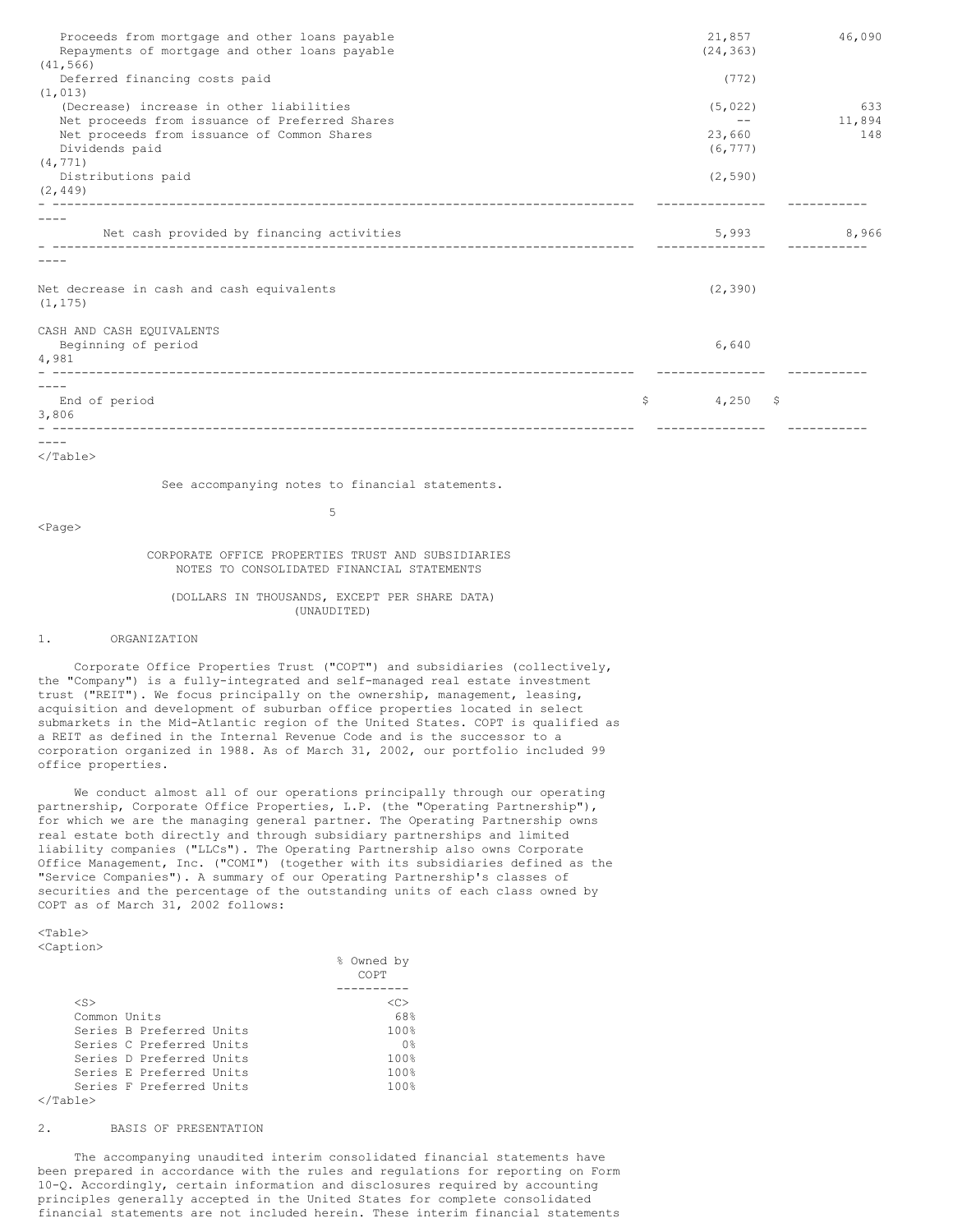should be read together with the financial statements and notes thereto included in our 2001 Annual Report on Form 10-K. The interim financial statements on the previous pages reflect all adjustments which we believe are necessary for the fair presentation of our financial position and results of operations for the interim periods presented. These adjustments are of a normal recurring nature. The results of operations for such interim periods are not necessarily indicative of the results for a full year.

We use three different accounting methods to report our investments in entities: the consolidation method, the equity method and the cost method.

#### CONSOLIDATION METHOD

We use the consolidation method when we own most of the outstanding voting interests in an entity and can control its operations. This means the accounts of the entity are combined with our accounts. We eliminate balances and transactions between companies when we consolidate these accounts. Our consolidated financial statements include the accounts of:

### $- -$  COPT:

- - the Operating Partnership and its subsidiary partnerships and LLCs; and - - Corporate Office Properties Holdings, Inc. (of which we own 100%).

6

#### <Page>

### EQUITY METHOD

We use the equity method of accounting when we own an interest in an entity and can exert significant influence over the entity's operations but cannot control the entity's operations. Under the equity method, we report:

- our ownership interest in the entity's capital as an investment on our Consolidated Balance Sheets and
- our percentage share of the earnings or losses from the entity in our Consolidated Statements of Operations.

#### COST METHOD

We use the cost method of accounting when we own an interest in an entity and cannot exert significant influence over the entity's operations. Under the cost method, we report:

- the cost of our investment in the entity as an investment on our Consolidated Balance Sheets and
- distributions to us of the entity's earnings in our Consolidated Statements of Operations.

#### RECLASSIFICATION

We reclassified certain amounts from the prior period to conform to the current period presentation of our consolidated financial statements. These reclassifications did not affect consolidated net income or shareholders' equity.

### 3. SUMMARY OF SIGNIFICANT ACCOUNTING POLICIES

USE OF ESTIMATES IN THE PREPARATION OF FINANCIAL STATEMENTS

We make estimates and assumptions when preparing financial statements under generally accepted accounting principles. These estimates and assumptions affect various matters, including:

- our reported amounts of assets and liabilities in our Consolidated Balance Sheets at the dates of the financial statements;
- our disclosure of contingent assets and liabilities at the dates of
- the financial statements; and our reported amounts of revenues and expenses in our Consolidated
- Statements of Operations during the reporting periods.

These estimates involve judgments with respect to, among other things, future economic factors that are difficult to predict and are often beyond management's control. As a result, actual amounts could differ from these estimates.

# MINORITY INTERESTS

As discussed previously, we consolidate the accounts of our Operating Partnership and its subsidiaries into our financial statements. However, we do not own 100% of the Operating Partnership. Our Operating Partnership also does not own 11% of one of its subsidiary partnerships. In addition, COMI does not own 20% of one of its subsidiaries. The amounts reported for minority interests on our Consolidated Balance Sheets represent the portion of these consolidated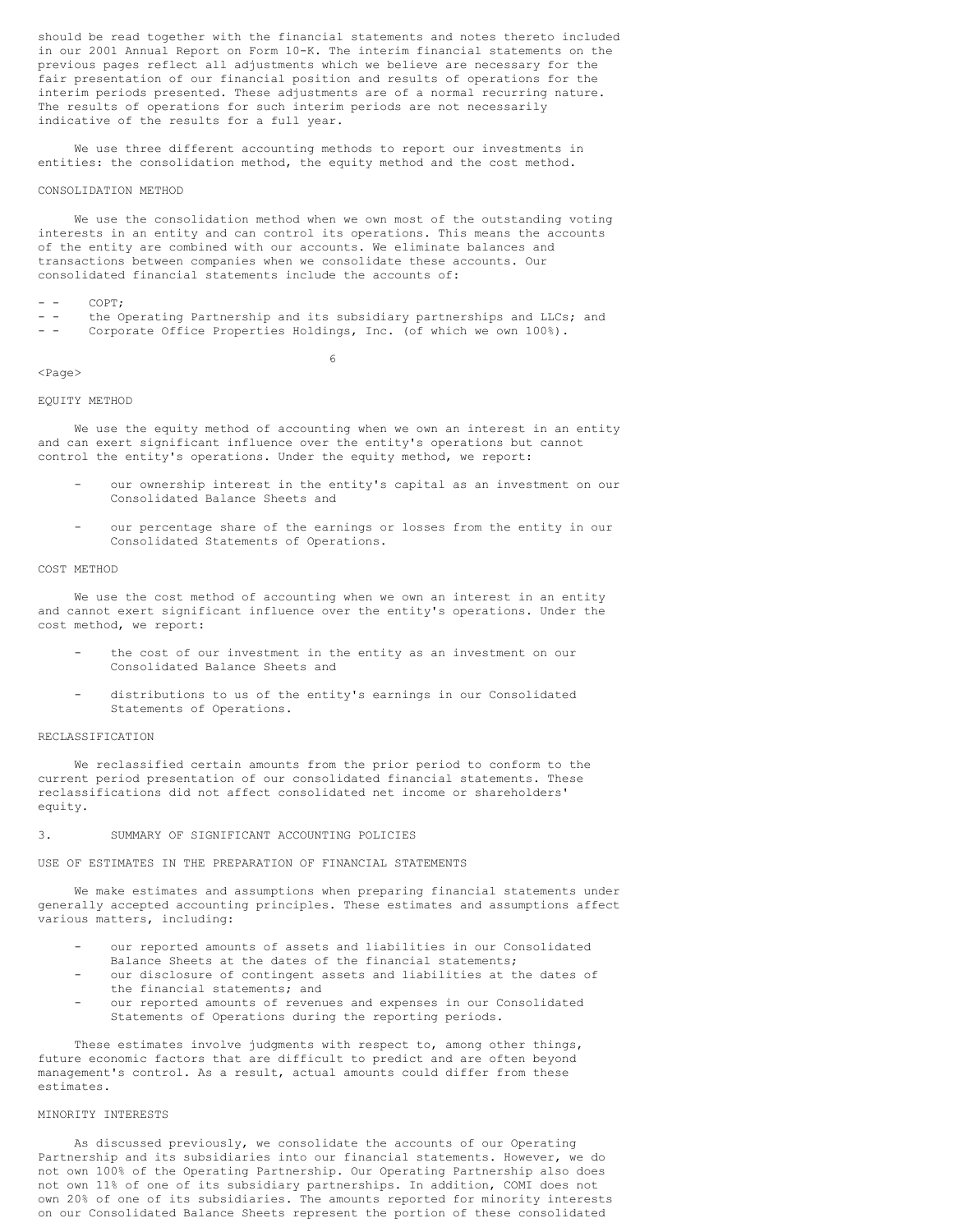entities' equity that we do not own. The amounts reported for minority interests on our Consolidated Statements of Operations represent the portion of these consolidated entities' net income not allocated to us.

# EARNINGS PER SHARE

We present both basic and diluted earnings per Common Share ("EPS"). We compute basic EPS by dividing income available to common shareholders by the weighted-average number of Common Shares of beneficial interest ("Common Shares") outstanding during the period. Our computation of diluted EPS is similar except that:

<Page>

- - the denominator is increased to include the weighted-average number of potential additional Common Shares that would have been outstanding if securities that are convertible into our Common Shares were converted; and

7

- - the numerator is adjusted to add back any convertible preferred dividends and any other changes in income or loss that would result from the assumed conversion into Common Shares.

Our computation of diluted EPS does not assume conversion of securities into our Common Shares if conversion of those securities would increase our diluted EPS in a given period. A summary of the numerator and denominator for purposes of basic and diluted EPS calculations is as follows (in thousands, except per share data):

### <Table> <Caption>

|                                                                                                                                           |           | Three months ended March 31,<br>_____________________________ |               |                       |  |
|-------------------------------------------------------------------------------------------------------------------------------------------|-----------|---------------------------------------------------------------|---------------|-----------------------|--|
|                                                                                                                                           |           | 2002<br>--------------                                        |               | 2001<br>------------- |  |
| $- -$                                                                                                                                     |           |                                                               |               |                       |  |
| $<$ S $>$                                                                                                                                 | $<\infty$ |                                                               | <<            |                       |  |
| Numerator:                                                                                                                                |           |                                                               |               |                       |  |
| Net income available to Common Shareholders                                                                                               | \$        | $2,762$ \$                                                    |               | 2,845                 |  |
| Add: Cumulative effect of accounting change, net                                                                                          |           | $--$                                                          |               | 174                   |  |
| Add: Extraordinary item, net                                                                                                              |           | 28                                                            |               |                       |  |
| 70<br>Less: Income from discontinued operations, net                                                                                      |           | (720)                                                         |               |                       |  |
| (50)                                                                                                                                      |           |                                                               |               |                       |  |
|                                                                                                                                           |           | ---------------                                               |               |                       |  |
| Numerator for basic EPS before income from discontinued<br>operations, extraordinary item and cumulative effect                           |           |                                                               |               |                       |  |
| of accounting change<br>3,039                                                                                                             |           | 2,070                                                         |               |                       |  |
| Income on share options assumed converted<br>(61)                                                                                         |           |                                                               |               |                       |  |
| Add: Series D Preferred Share dividends                                                                                                   |           | $-$                                                           |               |                       |  |
| 100                                                                                                                                       |           | ----------                                                    |               |                       |  |
|                                                                                                                                           |           |                                                               |               |                       |  |
| Numerator for diluted EPS before income from<br>discontinued operations, extraordinary item and<br>cumulative effect of accounting change |           | 2,070                                                         |               | 3,078                 |  |
| Add: Income from discontinued operations, net                                                                                             |           | 720                                                           |               | 50                    |  |
| Numerator for diluted EPS before extraordinary item and                                                                                   |           |                                                               |               |                       |  |
| cumulative effect of accounting change                                                                                                    |           | 2,790                                                         |               | 3,128                 |  |
| Less: Extraordinary item, net                                                                                                             |           | (28)                                                          |               |                       |  |
| (70)                                                                                                                                      |           |                                                               |               |                       |  |
|                                                                                                                                           |           | ---------------                                               | ------------- |                       |  |
|                                                                                                                                           |           |                                                               |               |                       |  |
| Numerator for diluted EPS for net income before                                                                                           |           | 2,762                                                         |               |                       |  |
| cumulative effect of accounting change<br>Less: Cumulative effect of accounting change, net                                               |           | $-$                                                           |               | 3,058                 |  |
| (174)                                                                                                                                     |           |                                                               |               |                       |  |
|                                                                                                                                           |           | ---------------                                               | ------------- |                       |  |
|                                                                                                                                           |           |                                                               |               |                       |  |
| Numerator for diluted EPS on net income available to<br>Common Shareholders                                                               | \$        | $2,762$ \$                                                    |               |                       |  |
| 2,884                                                                                                                                     |           | ----------------                                              |               |                       |  |
| ---------------                                                                                                                           |           |                                                               |               |                       |  |
| Denominator (all weighted averages):                                                                                                      |           |                                                               |               |                       |  |
| Common Shares - basic                                                                                                                     |           | 20,889                                                        |               |                       |  |
| 19,982                                                                                                                                    |           |                                                               |               |                       |  |
| Assumed conversion of share options                                                                                                       |           | 765                                                           |               | 273                   |  |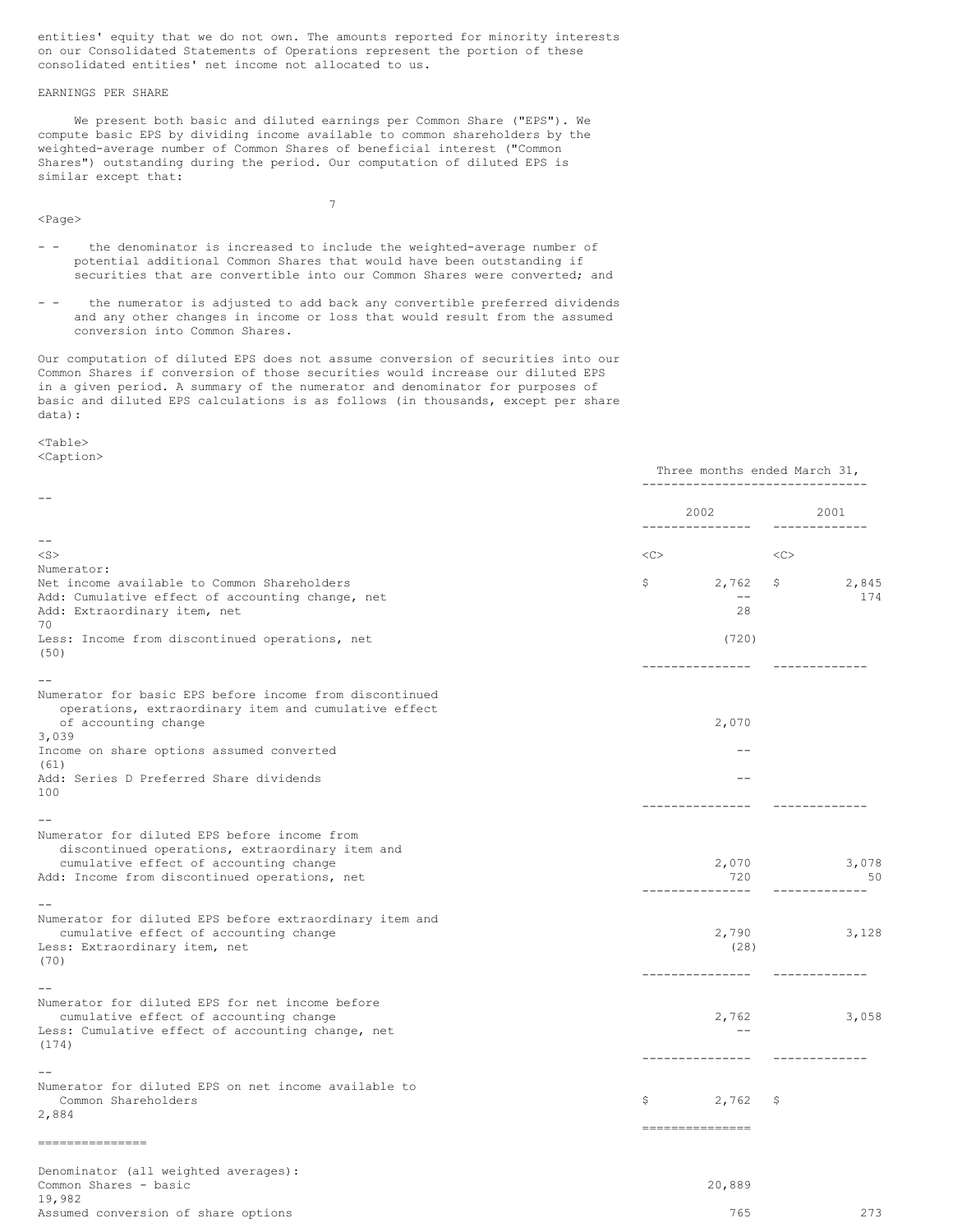| Conversion of Series D Preferred Shares<br>878                                                                                                    |    | $ -$                      |    |      |
|---------------------------------------------------------------------------------------------------------------------------------------------------|----|---------------------------|----|------|
|                                                                                                                                                   |    |                           |    |      |
| Denominator for diluted EPS<br>21,133                                                                                                             |    | 21,654<br>=============== |    |      |
| ---------------                                                                                                                                   |    |                           |    |      |
| Basic EPS<br>Income before discontinued operations, extraordinary item and<br>cumulative effect of accounting change<br>Discontinued operations   | \$ | 0.10<br>0.03              | S. | 0.15 |
| Extraordinary item                                                                                                                                |    | $ -$                      |    |      |
| Cumulative effect of accounting change<br>(0.01)                                                                                                  |    |                           |    |      |
| Net income available to Common shareholders                                                                                                       | Ŝ  | 0.13<br>---------------   | S  | 0.14 |
| ---------------                                                                                                                                   |    |                           |    |      |
| Diluted EPS<br>Income before discontinued operations, extraordinary item and<br>cumulative effect of accounting change<br>Discontinued operations | \$ | 0.10<br>0.03              | S. | 0.15 |
| Extraordinary item                                                                                                                                |    | --                        |    |      |
| Cumulative affect of accounting change<br>(0.01)                                                                                                  |    | $ -$                      |    |      |
| Net income available to Common Shareholders                                                                                                       | Ŝ  | 0.13<br>---------------   | S  | 0.14 |
| ---------------                                                                                                                                   |    |                           |    |      |

Our diluted EPS computation for the three months ended March 31, 2002 assumes only conversion of share options because conversions of Series D Cumulative Convertible Redeemable Preferred Shares of beneficial interest (the "Series D Preferred Shares"), Preferred Units, Series A Convertible Preferred Shares of beneficial interest (the "Series A Preferred Shares") and Common Units would increase diluted EPS in those periods. Our diluted EPS computation for the three months ended March 31, 2001 assumes only conversion of share options

 $<$ Page $>$ 

8

and Series D Preferred Shares because conversions of Preferred Units, Series A Preferred Shares and Common Units would increase diluted EPS in those periods.

# RECENT ACCOUNTING PRONOUNCEMENTS

On July 1, 2001 and January 1, 2002, we adopted Statement of Financial Accounting Standards No. 141 "Business Combinations" ("SFAS 141") and No. 142 "Goodwill and Other Intangible Assets" ("SFAS 142"), respectively. SFAS 141 requires that the purchase method of accounting be used for all business combinations initiated after June 30, 2001. The provisions of SFAS 142 require that (1) amortization of goodwill, including goodwill recorded in past business combinations, be discontinued upon adoption of this standard and (2) goodwill be tested annually for impairment and in interim periods if certain events occur indicating that the carrying value of goodwill may be impaired. After completing an evaluation of our unamortized goodwill under the provisions of SFAS 142, we concluded that our carrying value of goodwill was not impaired as of January 1, 2002 and March 31, 2002. The following table summarizes our goodwill amortization and operating results as if such goodwill amortization did not occur:

 $<$ Table $>$ <Caption>

|                                                                              |    | Three months ended March 31, |    |      |
|------------------------------------------------------------------------------|----|------------------------------|----|------|
|                                                                              |    | 2002                         |    | 2001 |
|                                                                              |    |                              |    |      |
| $<$ S $>$                                                                    | << |                              | << |      |
| Amortization of goodwill                                                     | Ŝ  |                              |    |      |
| 40                                                                           |    |                              |    |      |
| Amortization of goodwill, net of minority interests and income taxes         | Ŝ  | $- -$                        |    | 16   |
| Income before extraordinary item and cumulative effect of accounting change, |    |                              |    |      |
| as reported                                                                  | S  | 5,323                        | S  |      |
| 3,970                                                                        |    |                              |    |      |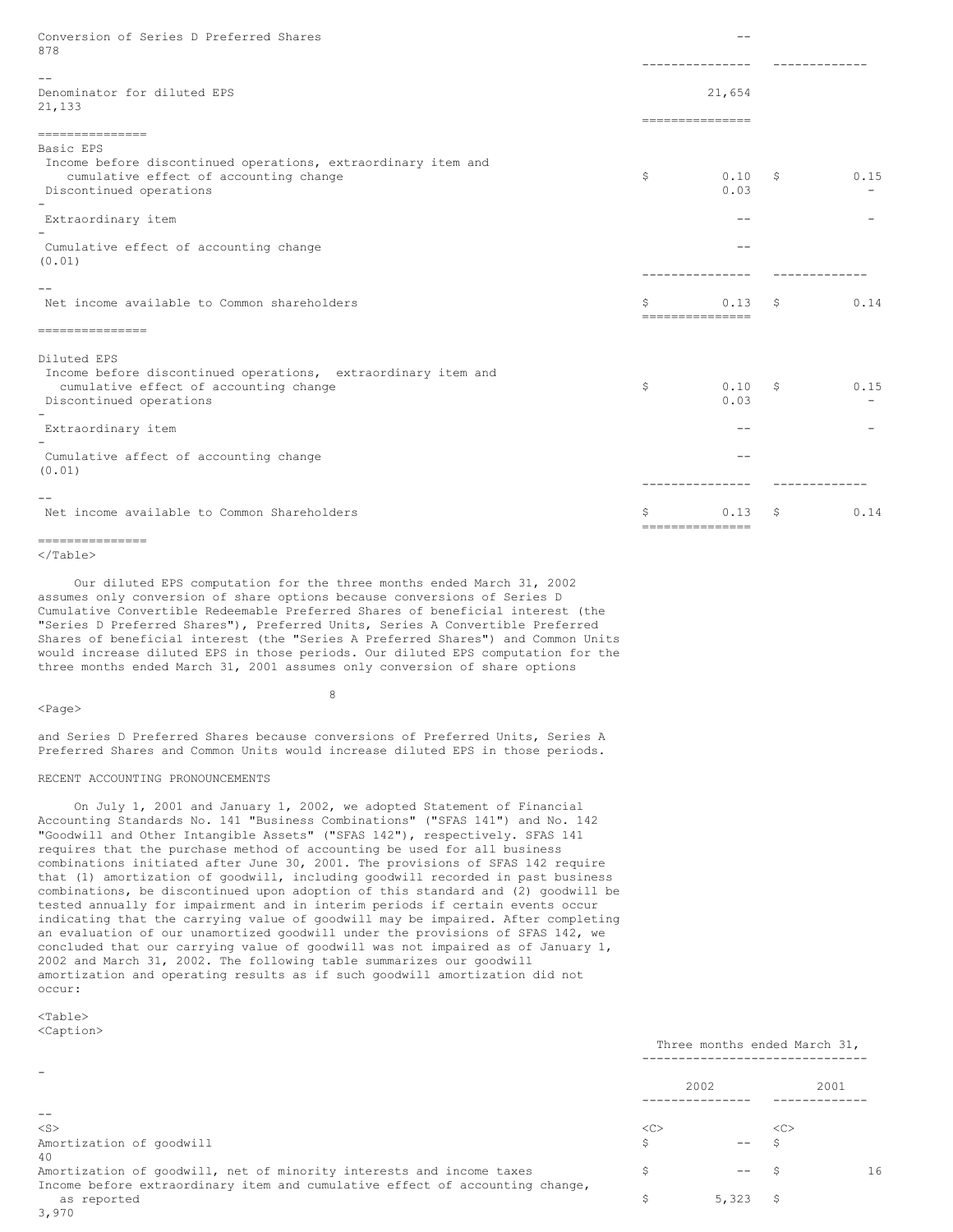| Income before extraordinary item and cumulative effect of accounting change,    |    |       |       |
|---------------------------------------------------------------------------------|----|-------|-------|
| exclusive of goodwill amortization                                              |    | 5,323 | 3,986 |
| Net income available to Common Shareholders, as reported                        |    | 2,762 | 2,845 |
| Net income available to Common Shareholders, exclusive of goodwill amortization | S. | 2,762 | 2,861 |
| Basic earnings per Common Share, as reported                                    |    | 0.13  | 0.14  |
| Basic earnings per Common Share, exclusive of goodwill amortization             |    | 0.13  | 0.14  |
| Diluted earnings per Common Share, as reported                                  |    | 0.13  | 0.14  |
| Diluted earnings per Common Share, exclusive of goodwill amortization           |    | 0.13  | 0.14  |
| $\langle$ /Table>                                                               |    |       |       |

In January 1, 2002, we adopted Statement of Financial Accounting Standards No. 144, "Accounting for the Impairment or Disposal of Long-Lived Assets" ("SFAS 144"). SFAS 144 provides new guidance on recognition of impairment losses on long-lived assets to be held and used and broadens the definition of what constitutes a discontinued operation and how the results of discontinued operations are to be measured. The primary impact of our adoption of this standard is that revenues and expenses associated with real estate investments that we sold in 2002 or held for sale at March 31, 2002 are classified as discontinued operations on our Consolidated Statements of Operations for the periods reported.

In April 2002, the Financial Accounting Standards Board issued Statement of Financial Accounting Standards No. 145, "Rescission of FASB Statements No. 4, 44 and 64, Amendment of FASB Statement No. 13, and Technical Corrections" ("SFAS No. 145"). SFAS 145 generally eliminates the requirement that gains and losses from the extinguishment of debt be aggregated and, if material, classified as an extraordinary item, net of the related income tax effect. SFAS 145 also eliminates previously existing inconsistencies between the accounting for sale-leaseback transactions and certain lease modifications that have economic effects similar to that of sale-leaseback transactions. The amendment requires that lease modifications result in recognition of a gain or loss in the financial statements and, where applicable, be subject to existing accounting standards governing sales of real estate and sale-leaseback transactions. SFAS 145 is generally effective for transactions occurring after May 15, 2002; however, the standard generally requires that gains or losses from extinguishment of debt reported as an extraordinary item in prior periods presented be reclassified. We are currently reviewing the provisions of this standard and assessing the impact of adoption.

 $\ddot{9}$ 

 $<$ Page $>$ 

### 4. COMMERCIAL REAL ESTATE PROPERTIES

Operating properties consist of the following:

 $<$ Table $>$ <Caption>

|                                |    | March 31,<br>2002 | December 31,<br>2001 |           |  |
|--------------------------------|----|-------------------|----------------------|-----------|--|
| $<$ S $>$                      | << |                   | <<                   |           |  |
| Land                           | \$ | 164,436           | \$                   | 164,994   |  |
| Buildings and improvements     |    | 750,350           |                      | 738,320   |  |
|                                |    | 914,786           |                      | 903, 314  |  |
| Less: accumulated depreciation |    | (56, 738)         |                      | (51, 552) |  |
|                                | \$ | 858,048           | S                    | 851,762   |  |
|                                |    |                   |                      |           |  |

 $\langle$ Table $\rangle$ 

We are under contract to sell our property located at 8815 Centre Park Drive in Columbia, Maryland. As a result, this property is classified as held for sale. The components associated with this property at March 31, 2002 include the following:

# $<sub>Th</sub>$ </sub>

|                                | March 31,<br>2002 |       |  |
|--------------------------------|-------------------|-------|--|
|                                |                   |       |  |
| $<$ S $>$                      | <<                |       |  |
| Land                           | \$                | 1,249 |  |
| Buildings and improvements     |                   | 5,247 |  |
|                                |                   |       |  |
|                                |                   | 6,496 |  |
| Less: accumulated depreciation |                   | (506) |  |
|                                |                   |       |  |
|                                | \$                | 5,990 |  |
|                                |                   |       |  |

# </Table>

Our contract to sell the property expired subsequent to March 31, 2002 but the potential purchaser has expressed continued interest in acquiring the property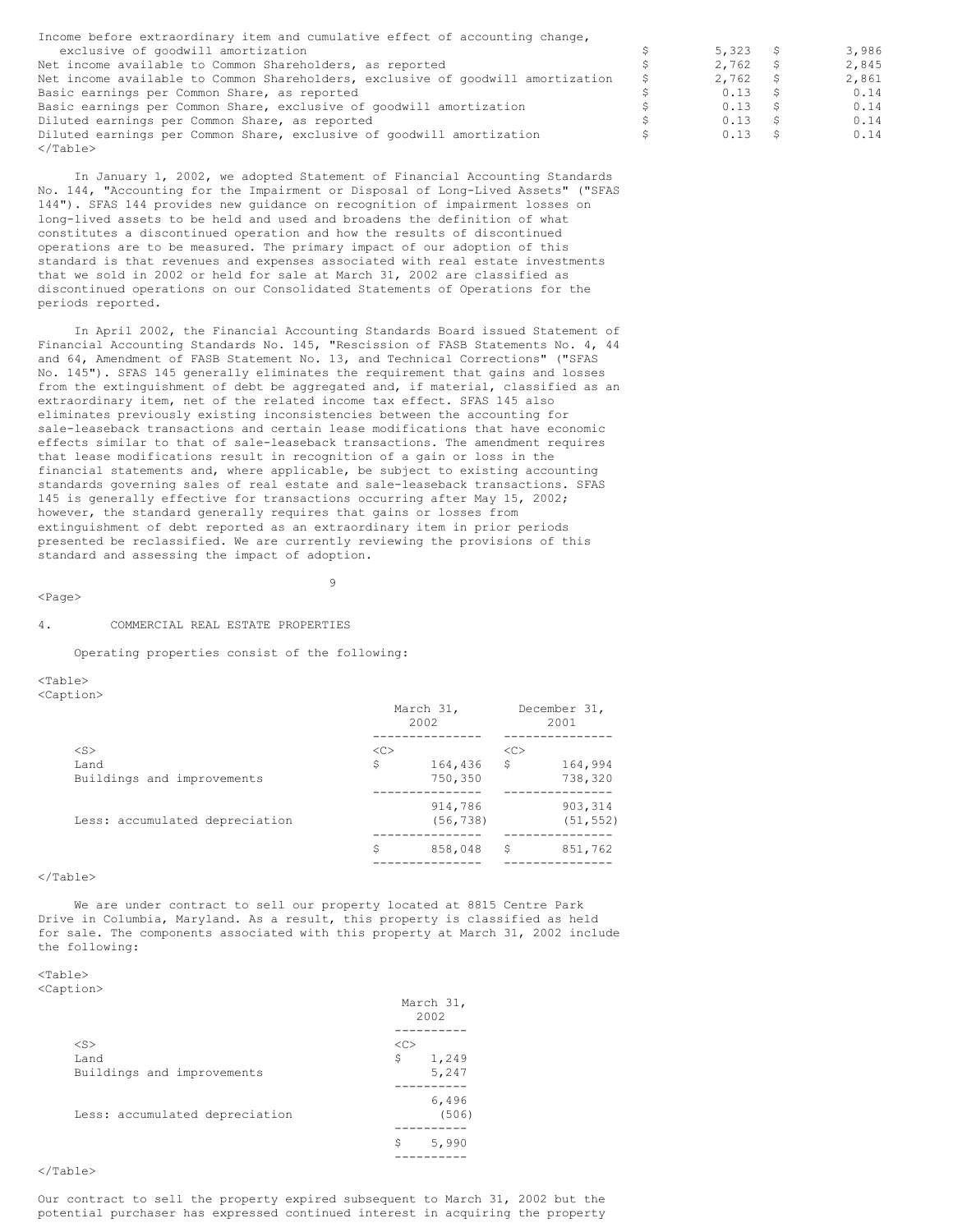### Projects we had under construction or development consist of the following:

 $<$ Table $>$ <Caption>

|                          | March 31,<br>2002 |        | December 31,<br>2001 |        |  |
|--------------------------|-------------------|--------|----------------------|--------|--|
|                          |                   |        |                      |        |  |
| $<$ S $>$                | < <sub></sub>     |        | < <sub></sub>        |        |  |
| Land                     | Ŝ                 | 29,543 | S                    | 26,751 |  |
| Construction in progress |                   | 38,140 |                      | 37,493 |  |
|                          | Ŝ                 | 67,683 | S                    | 64,244 |  |
|                          |                   |        |                      |        |  |

# </Table>

#### ACQUISITION

On January 31, 2002, we acquired a parcel of land located in Annapolis Junction, Maryland for \$3,757 from an affiliate of Constellation Real Estate, Inc. ("Constellation"). On the date of this transaction, Constellation owned 43% of our Common Shares and had the right to designate nominees for two of the eight positions on our Board of Trustees (see Note 10).

### 2002 CONSTRUCTION/DEVELOPMENT

During the three months ended March 31, 2002, we completed the construction of two office buildings totaling 127,167 square feet. The buildings are located in the Baltimore/Washington Corridor.

As of March 31, 2002, we also had construction underway on four new buildings.

# 2002 DISPOSITION

We sold a land parcel located in Hanover, Maryland for \$1,300 on March 29, 2002. We realized a gain of \$597 on the sale of this property.

 $<$ Page $>$ 

10

### ACCOUNTING FOR CERTAIN REAL ESTATE JOINT VENTURES

Prior to 2002, we contributed parcels of land into two real estate joint ventures. In exchange for the contributions of land, we received joint venture interests and \$9.6 million in cash. Each of these joint ventures constructed office buildings on the land parcels. Each of the joint ventures' operating agreements provide us with the option to acquire the joint venture partners' interests for a pre-determined purchase price over a limited period of time. We account for our interests in these joint ventures as follows:

- - the costs associated with these land parcels at the time of their respective contributions are reported as commercial real estate properties on our Consolidated Balance Sheets;
- the cash received from these joint ventures in connection with the land contributions is reported as other liabilities on our Consolidated Balance Sheets. These liabilities are accreted towards the pre-determined purchase price over the life of our option to acquire the joint venture partners' interests. We also report interest expense in connection with the accretion of these liabilities; and
- as construction of the buildings on these land parcels is completed and operations commence, we report 100% of the revenues and expenses associated with these properties on our Consolidated Statements of Operations.
- construction costs and debt activity for these projects relating to periods after the respective land contributions are not reported by us.

In February 2002, we acquired the joint venture partner's interest in one of these joint ventures for the pre-determined purchase price of \$5,448. Upon completion of this acquisition, we began consolidating the accounts of the entity with our accounts.

5. INVESTMENTS IN AND ADVANCES TO UNCONSOLIDATED REAL ESTATE JOINT VENTURES

On February 21, 2002, we acquired the remaining 20% interest in MOR Montpelier LLC not previously owned by us and simultaneously sold the 43,785 square foot building owned by that entity, realizing a gain of \$352.

On February 21, 2002, we also acquired a 50% interest in MOR Montpelier 3 LLC, an entity developing a parcel of land located in Columbia, Maryland.

Our investments in and advances to unconsolidated real estate joint ventures are accounted for using the equity method of accounting and include the following: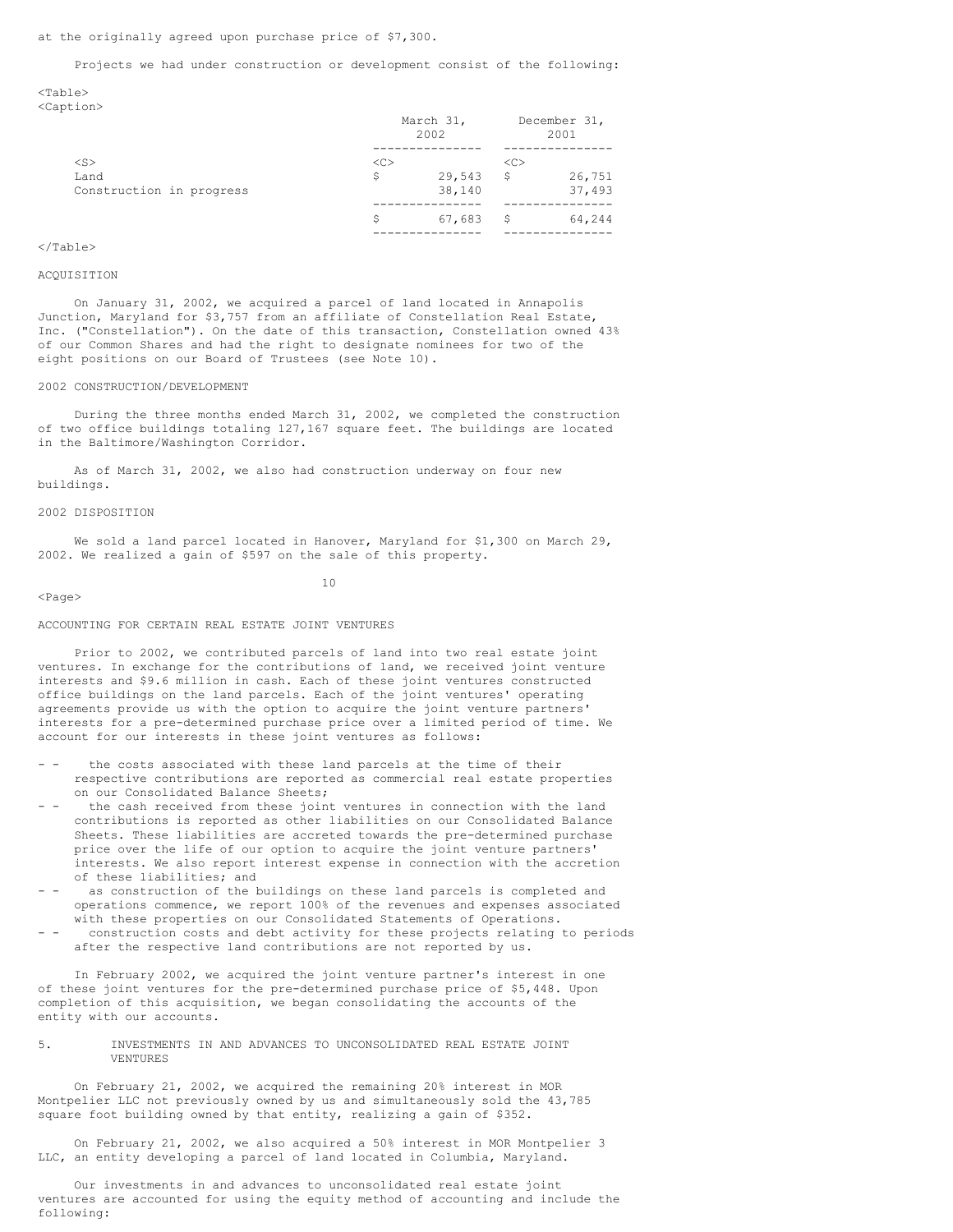|                      |               | March 31,<br>2002 |    | December 31,<br>2001 |  |  |  |
|----------------------|---------------|-------------------|----|----------------------|--|--|--|
|                      |               |                   |    |                      |  |  |  |
| $<$ S $>$            | < <sub></sub> |                   | << |                      |  |  |  |
| Gateway 67, LLC      | \$            | 3,972             | \$ | 3,904                |  |  |  |
| NBP 140, LLC         |               | 3,184(1)          |    | 2,885(1)             |  |  |  |
| Gateway 70 LLC       |               | 2,366             |    | 2,326                |  |  |  |
| MOR Forbes LLC       |               | 920               |    | 924                  |  |  |  |
| MOR Montpelier 3 LLC |               | 298               |    |                      |  |  |  |
| MOR Montpelier LLC   |               |                   |    | 1,008                |  |  |  |
|                      |               |                   |    |                      |  |  |  |
|                      | Ŝ             | 10,740            | \$ | 11,047               |  |  |  |
|                      |               |                   |    |                      |  |  |  |

(1) Includes a mortgage loan receivable of \$2,690 at March 31, 2002 and \$2,640 at December 31, 2001 carrying an annual interest rate of Prime through its maturity on December 27, 2002.

We have additional commitments pertaining to our real estate joint ventures that are disclosed in Note 16.

6. ACCOUNTS RECEIVABLE

Our accounts receivable are reported net of an allowance for bad debts of \$783 at March 31, 2002 and \$723 at December 31, 2001.

<Page>

11

7. INVESTMENTS IN AND ADVANCES TO OTHER UNCONSOLIDATED ENTITIES

Our investments in and advances to other unconsolidated entities include the following:

<Table> <Caption>

March 31, December 31, 2002 2001 --------------- --------------- <S> <C> <C> Investment in MediTract, LLC  $$$  1,621 \$ 1,621 Investment in Paragon Smart Technologies, LLC (1) 484 491 Investment in Paragon Smart Technologies, LLC (1) --------------- --------------- Total  $\sim$  2,105 \$ =============== ===============

</Table>

(1) Investment includes \$245 in notes receivable carrying an interest rate of 12% per annum that are payable on demand.

# 8. DEFERRED CHARGES

Deferred charges consist of the following:

<Table> <Caption>

|                              | March 31,<br>2002 |          |    | December 31,<br>2001 |  |  |
|------------------------------|-------------------|----------|----|----------------------|--|--|
|                              |                   |          |    |                      |  |  |
| $<$ S $>$                    | <<                |          | << |                      |  |  |
| Leasing costs                | \$                | 15,199   | S. | 13,298               |  |  |
| Financing costs              |                   | 10,302   |    | 9,599                |  |  |
| Goodwill                     |                   | 1,320    |    | 1,320                |  |  |
| Other intangible costs       |                   | 1.54     |    | 154                  |  |  |
|                              |                   |          |    |                      |  |  |
|                              |                   | 26,975   |    | 24,371               |  |  |
| Accumulated amortization (1) |                   | (8, 800) |    | (7, 487)             |  |  |
|                              |                   |          |    |                      |  |  |
| Deferred charges, net        | Ŝ                 | 18,175   | S  | 16,884               |  |  |
|                              |                   |          |    |                      |  |  |

</Table>

(1) Includes accumulated amortization associated with other intangibles of \$140 at March 31, 2002 and \$132 at December 31, 2001.

12

<Page>

# 9. DERIVATIVES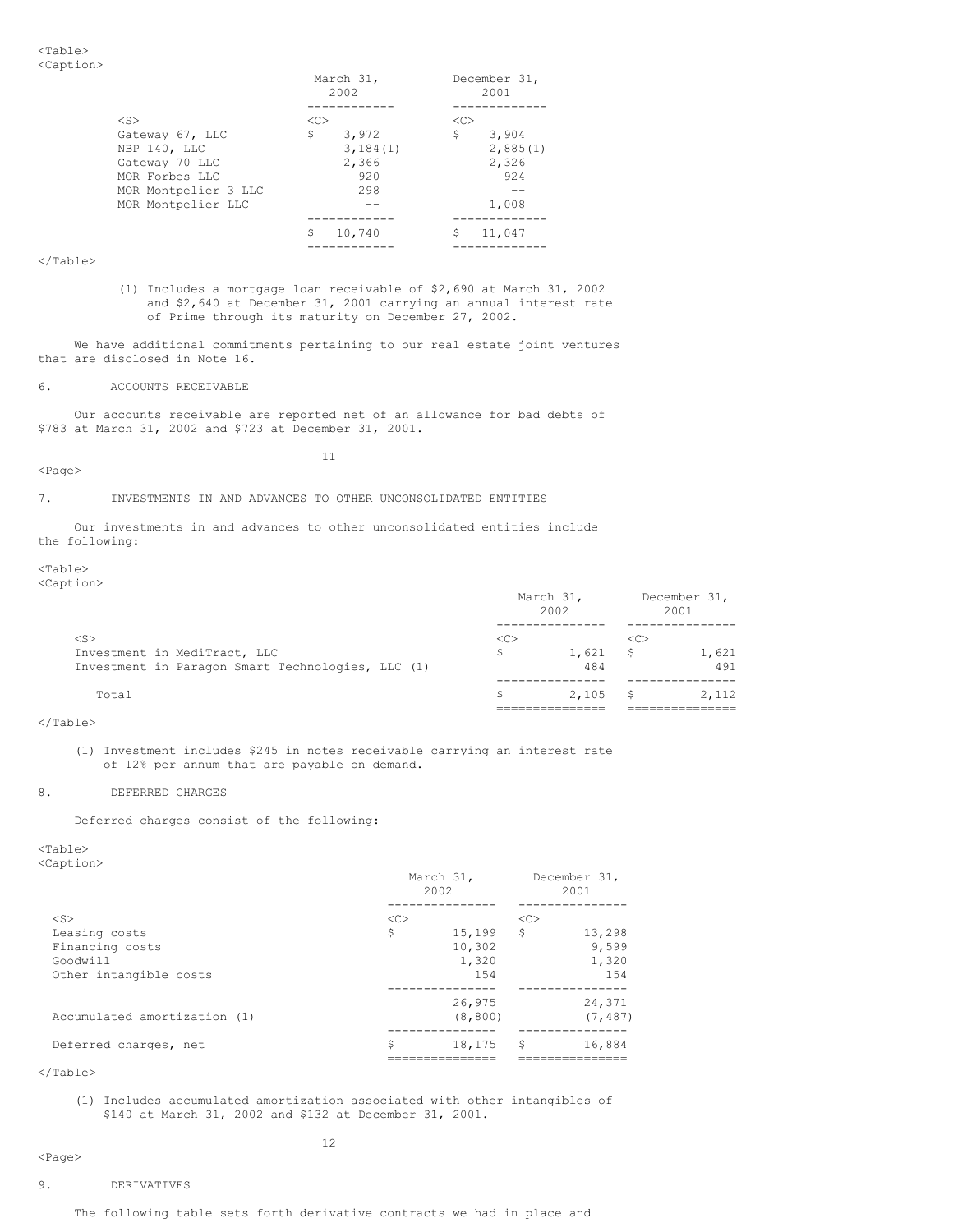$<$ Table $>$ <Caption>

|                         |                                     |                         |                   |                    | <b>LLIV</b>       |                      |
|-------------------------|-------------------------------------|-------------------------|-------------------|--------------------|-------------------|----------------------|
|                         |                                     |                         |                   |                    |                   |                      |
| Nature of<br>Derivative | Notional<br>Amount<br>(In millions) | One-month<br>LIBOR base | Effective<br>Date | Expiration<br>Date | March 31,<br>2002 | December 31,<br>2001 |
| $<$ S $>$               | < <sub></sub>                       | < <sub></sub>           | < <sub></sub>     | < <sub></sub>      | < <sub></sub>     | < <sub></sub>        |
| Interest rate swap      | \$100.0                             | 5.76%                   | 1/2/01            | 1/2/03             | \$(2, 720)        | \$ (3, 781)          |
| Interest rate cap       | 50.0                                | 7.70%                   | 5/25/00           | 5/31/02            |                   |                      |
| Total                   |                                     |                         |                   |                    | \$(2, 720)        | \$(3, 781)           |
|                         |                                     |                         |                   |                    |                   |                      |

#### </Table>

We designated each of these derivatives as cash flow hedges. At March 31, 2002, the interest rate swap is effective while the interest rate cap is not effective. During the three months ended March 31, 2002, we increased the accumulated other comprehensive loss component of shareholders' equity ("AOCL") and minority interests in total by \$1,063 to recognize the increase in the fair value of the interest rate swap during that period. Over time, the unrealized loss held in AOCL and minority interests associated with our interest rate swap will be reclassified to earnings. Within the next nine months, we expect to reclassify to earnings an estimated \$2.7 million of the balances held in AOCL and minority interests.

### 10. SHAREHOLDERS' EQUITY

On March 5, 2002, we participated in an offering of 10,961,000 Common Shares to the public at a price of \$12.04 per share; Constellation was the owner of 8,876,172 of these shares and 2,084,828 of these shares were newly issued by us. With the completion of this transaction, Constellation, which had been our largest Common shareholder, is no longer a shareholder. We contributed the net proceeds from the sale of the newly-issued shares to our Operating Partnership in exchange for 2,084,828 Common Units.

Also on March 5, 2002, Constellation converted its one remaining series A Preferred Share into 1.8748 Common Shares. As holder of the Series A Preferred Share, Constellation had the right to nominate two members for election to our Board of Trustees; with the conversion of its Series A Preferred Share into Common Shares, Constellation no longer has that right. Constellation sold one of these Common Shares and we redeemed the fractional share.

On December 16, 1999, we issued 471,875 Common Shares subject to forfeiture restrictions to certain officers; we issued an additional 12,500 Common Shares to an officer in 2000 that were subject to the same restrictions. The forfeiture restrictions of specified percentages of these shares lapse annually through 2004 as the officers remain employed by us and we attain defined earnings or shareholder return growth targets. These shares may not be sold, transferred or encumbered while the forfeiture restrictions are in place. Forfeiture restrictions lapsed on 72,659 of these shares in 2002.

We issued 38,621 Common Shares in connection with the exercise of share options in 2002.

A summary of the activity in the accumulated other comprehensive loss component of shareholders' equity for the three months ended March 31, 2002 follows:

# $<$ Table $>$

| $<$ S>                                                                        | <c></c> |
|-------------------------------------------------------------------------------|---------|
| Balance, December 31, 2001                                                    | \$2,500 |
| Unrealized loss on interest rate swap for the three months ended March $31$ , |         |
| 2002, net of minority interests                                               | (708)   |
|                                                                               |         |
| Balance, March 31, 2002                                                       | \$1.792 |
|                                                                               |         |

#### $\langle$ Table $\rangle$

<Page>

13

#### 11. DIVIDENDS AND DISTRIBUTIONS

The following summarizes our dividends and distributions for the three months ended March 31, 2002:

<Table> <Caption> FMV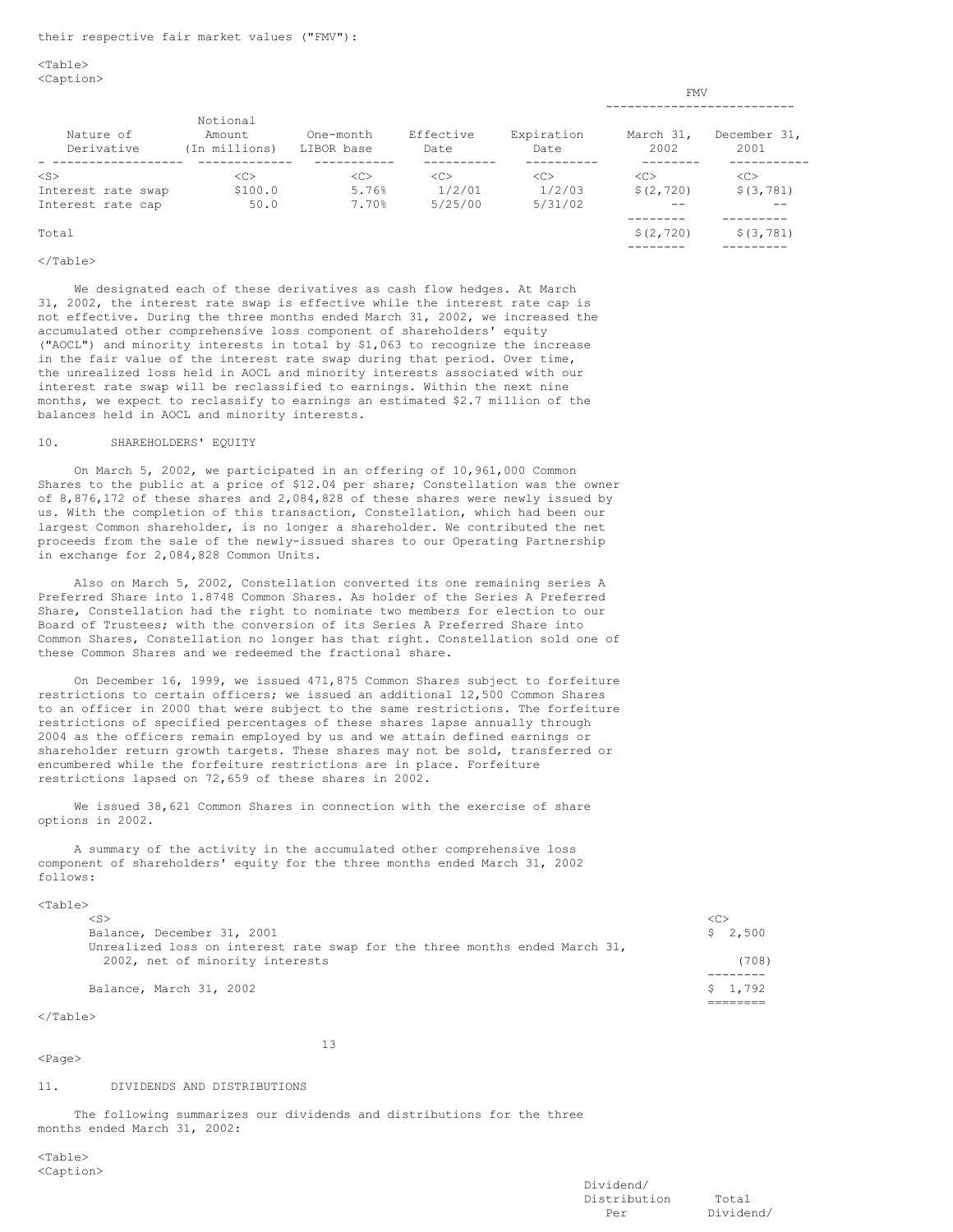|                                                                                          | Record Date<br>Payable Date         |                                    |                      | Distribution       |
|------------------------------------------------------------------------------------------|-------------------------------------|------------------------------------|----------------------|--------------------|
| $<$ S $>$                                                                                | <<                                  | $<<$ $>>$                          | <<>                  | <<                 |
| Series B Preferred Shares:<br>Fourth Ouarter 2001<br>First Quarter 2002                  | December 31, 2001<br>March 29, 2002 | January 15, 2002<br>April 15, 2002 | \$0.625<br>\$0.625   | \$781<br>\$781     |
| Series D Preferred Shares:<br>Fourth Ouarter 2001<br>First Quarter 2002                  | December 31, 2001<br>March 29, 2002 | January 15, 2002<br>April 15, 2002 | \$0.25<br>\$0.25     | \$ 136<br>\$ 136   |
| Series E Preferred Shares:<br>Fourth Ouarter 2001<br>First Ouarter 2002                  | December 31, 2001<br>March 29, 2002 | January 15, 2002<br>April 15, 2002 | \$0.6406<br>\$0.6406 | \$737<br>\$737     |
| Series F Preferred Shares:<br>Fourth Ouarter 2001<br>First Ouarter 2002                  | December 31, 2001<br>March 29, 2002 | January 15, 2002<br>April 15, 2002 | \$0.6172<br>\$0.6172 | \$ 880<br>\$880    |
| Common Shares:<br>Fourth Ouarter 2001<br>First Quarter 2002                              | December 31, 2001<br>March 29, 2002 | January 15, 2002<br>April 15, 2002 | \$0.21<br>\$0.21     | \$4,245<br>\$4,706 |
| Series C Preferred Units:<br>Fourth Quarter 2001<br>First Quarter 2002                   | December 31, 2001<br>March 29, 2002 | January 15, 2002<br>April 15, 2002 | \$0.5625<br>\$0.5625 | \$572<br>\$512     |
| Common Units:<br>Fourth Ouarter 2001<br>First Ouarter 2002<br>$\langle$ /Table $\rangle$ | December 31, 2001<br>March 29, 2002 | January 15, 2002<br>April 15, 2002 | \$0.21<br>\$0.21     | \$2,018<br>\$2,018 |
|                                                                                          | 14                                  |                                    |                      |                    |

12. SUPPLEMENTAL INFORMATION TO CONSOLIDATED STATEMENTS OF CASH FLOWS

# <Page>

<Table>

<Caption>

| Nuperone                                                                                                                             | -------------      | For the three months ended<br>March 31, |                       |       |
|--------------------------------------------------------------------------------------------------------------------------------------|--------------------|-----------------------------------------|-----------------------|-------|
| $ -$                                                                                                                                 |                    | 2002 2003<br>---------------            | 2001<br>------------- |       |
| $- -$                                                                                                                                |                    |                                         |                       |       |
| $<$ S $>$                                                                                                                            | <<                 |                                         | <<                    |       |
| Supplemental schedule of non-cash investing and financing activities:<br>Debt assumed in connection with acquisitions of real estate | \$                 | 3,000<br>-----------                    | \$                    |       |
|                                                                                                                                      |                    |                                         |                       |       |
| Note receivable assumed upon sale of real estate                                                                                     | \$<br>___________. | $1,040$ \$                              |                       |       |
|                                                                                                                                      |                    |                                         |                       |       |
| Decrease in accrued capital improvements<br>(348)                                                                                    | S.                 | $(408)$ \$                              |                       |       |
|                                                                                                                                      |                    | ---------------                         | -------------         |       |
| Reclassification of other liabilities from projects under construction or<br>development                                             | \$                 | $- -$                                   | -\$                   |       |
| 9,600                                                                                                                                |                    | ---------------                         |                       |       |
|                                                                                                                                      |                    |                                         |                       |       |
| Acquisition of Service Companies:<br>Investments in and advances to other unconsolidated entities                                    | \$                 | $\qquad \qquad -$                       | S                     |       |
| (4, 529)                                                                                                                             |                    |                                         |                       |       |
| Restricted cash<br>5                                                                                                                 |                    | --                                      |                       |       |
| Accounts receivable, net<br>2,005                                                                                                    |                    |                                         |                       |       |
| Deferred costs, net<br>1,537                                                                                                         |                    | --                                      |                       |       |
| Prepaid and other assets                                                                                                             |                    | --                                      |                       |       |
| 1,033<br>Furniture, fixtures and equipment, net<br>Mortgage and other loans payable                                                  |                    | --                                      |                       | 1,603 |
| (40)                                                                                                                                 |                    |                                         |                       |       |
| Accounts payable and accrued expenses                                                                                                |                    |                                         |                       |       |
| (2, 106)                                                                                                                             |                    | --                                      |                       |       |
| Rents received in advance and security deposits<br>(20)                                                                              |                    |                                         |                       |       |
| Other liabilities                                                                                                                    |                    |                                         |                       |       |
| (10)<br>Minority interest<br>(46)                                                                                                    |                    |                                         |                       |       |
|                                                                                                                                      |                    |                                         |                       |       |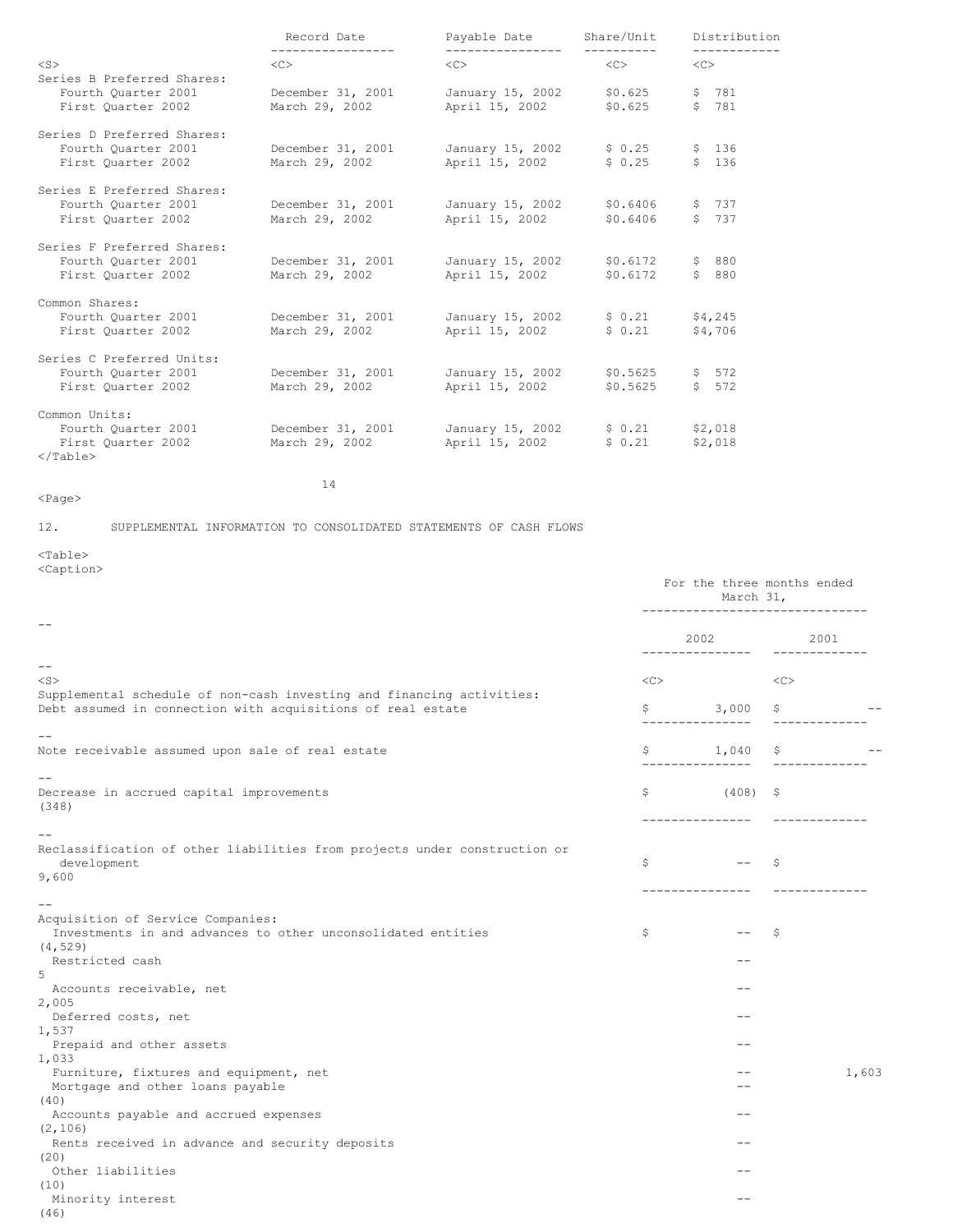| Cash from acquisition of Service Companies<br>(568)                                                                                       | S  |       |            |       |  |
|-------------------------------------------------------------------------------------------------------------------------------------------|----|-------|------------|-------|--|
| Dividends/distributions payable                                                                                                           | \$ |       | $9,426$ \$ | 7,203 |  |
| Book value of derivatives reclassified from deferred<br>costs, net to fair value of derivatives                                           | \$ |       |            | 268   |  |
| Increase (decrease) in fair value of derivatives<br>applied to accumulated other comprehensive loss<br>and minority interests<br>(1, 993) | \$ | 1,063 | -Ŝ         |       |  |
| Adjustments to minority interests resulting from<br>changes in ownership of Operating Partnership by<br>COPT<br>(197)                     | \$ | 2,070 | -Ŝ         |       |  |

<Page>

15

# 13. INFORMATION BY BUSINESS SEGMENT

We have five office property segments: Baltimore/Washington Corridor, Greater Philadelphia, Northern/Central New Jersey, Greater Harrisburg and Northern Virginia.

The table below reports segment financial information. Our segment entitled "Other" includes other assets and operations not specifically associated with the other defined segments (including deferred goodwill and other intangible deferred costs). We measure the performance of our segments based on total revenues less property operating expenses. Accordingly, we do not report other expenses by segment in the table below.

# <Table> <Caption>

|                                                                                                                        | Baltimore/<br>Washington<br>------------ |                                         | Corridor(1) Philadelphia Jersey Harrisburg<br>____________ |                                                                                                        | Northern/<br>Greater Central New<br>------------ |                                    | Greater   |                                                                                                                                                                                                                                                                                                                                                                                                                                                                                                   |
|------------------------------------------------------------------------------------------------------------------------|------------------------------------------|-----------------------------------------|------------------------------------------------------------|--------------------------------------------------------------------------------------------------------|--------------------------------------------------|------------------------------------|-----------|---------------------------------------------------------------------------------------------------------------------------------------------------------------------------------------------------------------------------------------------------------------------------------------------------------------------------------------------------------------------------------------------------------------------------------------------------------------------------------------------------|
| $<$ S $>$                                                                                                              |                                          | $\langle$ C> $\rangle$                  | $\langle C \rangle$                                        |                                                                                                        |                                                  | $\langle C \rangle$                | $<\infty$ |                                                                                                                                                                                                                                                                                                                                                                                                                                                                                                   |
| Three months ended March 31, 2002:<br>Revenues from real estate operations<br>Property operating expenses              |                                          | \$21,896<br>6,755<br>____________       |                                                            | $$2,506$ \$ 4,921<br>41 1,709<br>____________                                                          |                                                  | ____________                       |           | \$2,407<br>597                                                                                                                                                                                                                                                                                                                                                                                                                                                                                    |
| Income from real estate operations                                                                                     |                                          | ============                            |                                                            | $\frac{15}{141}$ \$ 2,465 \$ 3,212<br>============                                                     |                                                  | ============                       |           | ------------<br>\$1,810<br>============                                                                                                                                                                                                                                                                                                                                                                                                                                                           |
| Commercial real estate property<br>expenditures                                                                        |                                          |                                         |                                                            | $\frac{1}{20}$ , 728 $\frac{1}{22}$ $\frac{1}{20}$ $\frac{1}{204}$                                     |                                                  |                                    |           | \$708<br>============                                                                                                                                                                                                                                                                                                                                                                                                                                                                             |
| Segment assets at March 31, 2002                                                                                       |                                          | \$614.023<br>============               |                                                            | $$104,746$ \$ 110,236<br>============                                                                  |                                                  | ============                       |           | \$71,564<br>============                                                                                                                                                                                                                                                                                                                                                                                                                                                                          |
| Three months ended March 31, 2001:<br>Revenues from real estate operations<br>Property operating expenses              |                                          | \$18,573<br>5,958<br>------------       |                                                            | $\begin{array}{cccc} \xi & 2,506 & \xi & 4,922 \end{array}$<br>20                                      |                                                  | 1,894                              |           | \$ 2,789<br>594                                                                                                                                                                                                                                                                                                                                                                                                                                                                                   |
| Income from real estate operations                                                                                     |                                          | ============                            |                                                            | $$12,615$ \$ 2,486 \$ 3,028                                                                            |                                                  |                                    |           | \$2,195<br>$\begin{array}{cccccccccc} \multicolumn{2}{c}{} & \multicolumn{2}{c}{} & \multicolumn{2}{c}{} & \multicolumn{2}{c}{} & \multicolumn{2}{c}{} & \multicolumn{2}{c}{} & \multicolumn{2}{c}{} & \multicolumn{2}{c}{} & \multicolumn{2}{c}{} & \multicolumn{2}{c}{} & \multicolumn{2}{c}{} & \multicolumn{2}{c}{} & \multicolumn{2}{c}{} & \multicolumn{2}{c}{} & \multicolumn{2}{c}{} & \multicolumn{2}{c}{} & \multicolumn{2}{c}{} & \multicolumn{2}{c}{} & \multicolumn{2}{c}{} & \mult$ |
| Commercial real estate property<br>expenditures                                                                        |                                          | \$19,381                                |                                                            | $$141 \t$1.657$                                                                                        |                                                  |                                    |           | $\sqrt{5}$ 696                                                                                                                                                                                                                                                                                                                                                                                                                                                                                    |
| Segment assets at March 31, 2001                                                                                       |                                          | \$493,589<br>------------               | S.                                                         | 106,070<br>============                                                                                | S.                                               | 119,849<br>============            | \$        | 71,417<br>============                                                                                                                                                                                                                                                                                                                                                                                                                                                                            |
| <caption></caption>                                                                                                    |                                          | Northern                                |                                                            | Virginia Other                                                                                         |                                                  | Total                              |           |                                                                                                                                                                                                                                                                                                                                                                                                                                                                                                   |
| $<$ S $>$<br>Three months ended March 31, 2002:<br>Revenues from real estate operations<br>Property operating expenses |                                          | $\langle C \rangle$<br>\$2,688<br>1,091 |                                                            | $\langle C \rangle$<br>$\sqrt{5}$ 84<br>$\mathcal{A}=\mathcal{A}$ . The $\mathcal{A}$<br>------------- | $<<$ C $>$                                       | \$34,502<br>10,193<br>____________ |           |                                                                                                                                                                                                                                                                                                                                                                                                                                                                                                   |

Income from real estate operations  $\qquad \qquad$  \$ 1,597 \$ 84 \$ 24,309

============ ============ ============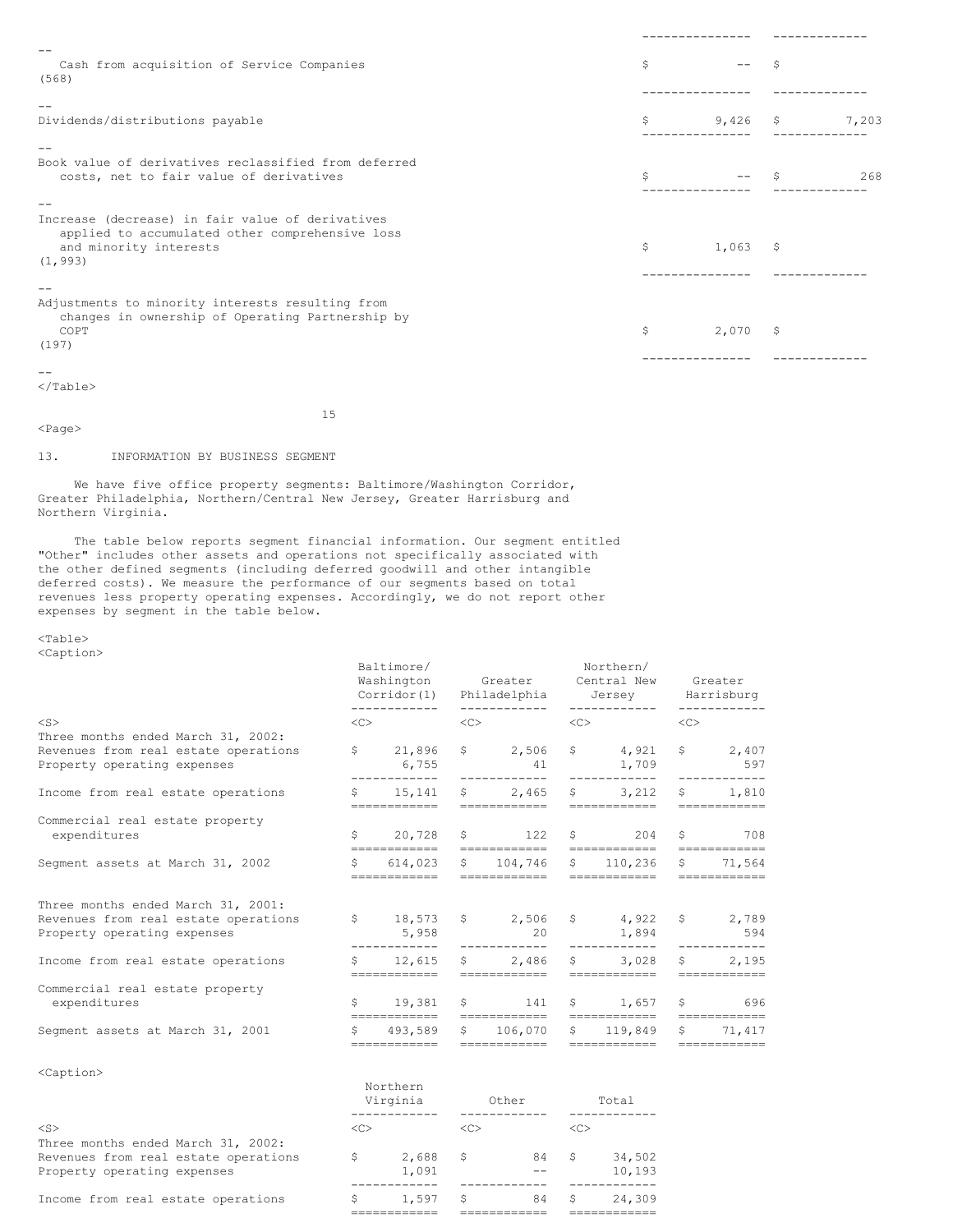| Commercial real estate property<br>expenditures                                                           | \$ | 339    | Ŝ  | $- -$  | Ŝ  | 22,101          |
|-----------------------------------------------------------------------------------------------------------|----|--------|----|--------|----|-----------------|
| Segment assets at March 31, 2002                                                                          | \$ | 58,874 | \$ | 43,793 |    | \$1,003,236     |
| Three months ended March 31, 2001:<br>Revenues from real estate operations<br>Property operating expenses | Ŝ  |        |    | 911    | S. | 29,701<br>8,466 |
| Income from real estate operations                                                                        | \$ |        |    | 911    | \$ | 21,235          |
| Commercial real estate property<br>expenditures                                                           | Ś  |        |    | $- -$  | Ŝ  | 21,875          |
| Segment assets at March 31, 2001                                                                          | Ś  |        | Ŝ  | 30,787 | \$ | 821,712         |

(1) Includes property held for sale at March 31, 2002.

The following table reconciles our income from operations for reportable segments to income before income taxes, discontinued operations, extraordinary item and cumulative effect of accounting change as reported in our Consolidated Statements of Operations.

<Table>

<Caption>

|                                                                        |                  | For the three months ended<br>March 31, |              |        |  |  |  |
|------------------------------------------------------------------------|------------------|-----------------------------------------|--------------|--------|--|--|--|
| --                                                                     |                  | 2002                                    |              | 2001   |  |  |  |
| $- -$                                                                  |                  |                                         |              |        |  |  |  |
| $<$ S $>$                                                              | $<<$ $<$ $<$ $>$ |                                         | <<           |        |  |  |  |
| Income from operations for reportable segments                         | \$               | 24,309                                  | $\mathsf{S}$ | 21,235 |  |  |  |
| Equity in (loss) income of unconsolidated real estate                  |                  |                                         |              |        |  |  |  |
| joint ventures                                                         |                  | (12)                                    |              |        |  |  |  |
| 30                                                                     |                  |                                         |              |        |  |  |  |
| Losses from service operations                                         |                  | (90)                                    |              |        |  |  |  |
| (329)                                                                  |                  |                                         |              |        |  |  |  |
| Less:                                                                  |                  |                                         |              |        |  |  |  |
| General and administrative                                             |                  | (2, 170)                                |              |        |  |  |  |
| (1, 446)<br>Interest                                                   |                  |                                         |              |        |  |  |  |
| (8, 112)                                                               |                  | (8, 567)                                |              |        |  |  |  |
| Amortization of deferred financing costs                               |                  | (486)                                   |              |        |  |  |  |
| (383)                                                                  |                  |                                         |              |        |  |  |  |
| Depreciation and other amortization                                    |                  | (6, 641)                                |              |        |  |  |  |
| (4, 841)                                                               |                  |                                         |              |        |  |  |  |
| Minority interests                                                     |                  | (1, 591)                                |              |        |  |  |  |
| (2,098)                                                                |                  |                                         |              |        |  |  |  |
| Income from real estate operations included in discontinued operations |                  | (176)                                   |              |        |  |  |  |
| (217)                                                                  |                  |                                         |              |        |  |  |  |
|                                                                        |                  |                                         |              |        |  |  |  |
|                                                                        |                  |                                         |              |        |  |  |  |
| Income before income taxes, discontinued operations,                   |                  |                                         |              |        |  |  |  |
| extraordinary item and cumulative effect of accounting change          | S                | 4,576                                   | \$           | 3,839  |  |  |  |
| ---------------                                                        |                  | ===============                         |              |        |  |  |  |

</Table>

We did not allocate interest expense, amortization of deferred financing costs and depreciation and other amortization to segments since they are not included in the measure of segment profit reviewed by management. We also did not allocate equity in (loss) income of unconsolidated real estate joint ventures, losses from service operations, general and administrative expense and minority interests since these items represent general corporate expenses not attributable to segments.

<Page>

16

### 14. INCOME TAXES

COMI's provision for income tax benefit consists of the following:

<Table> <Caption>

> For the three months ended March 31, --------------------------------- 2002 2001 --------------- ---------------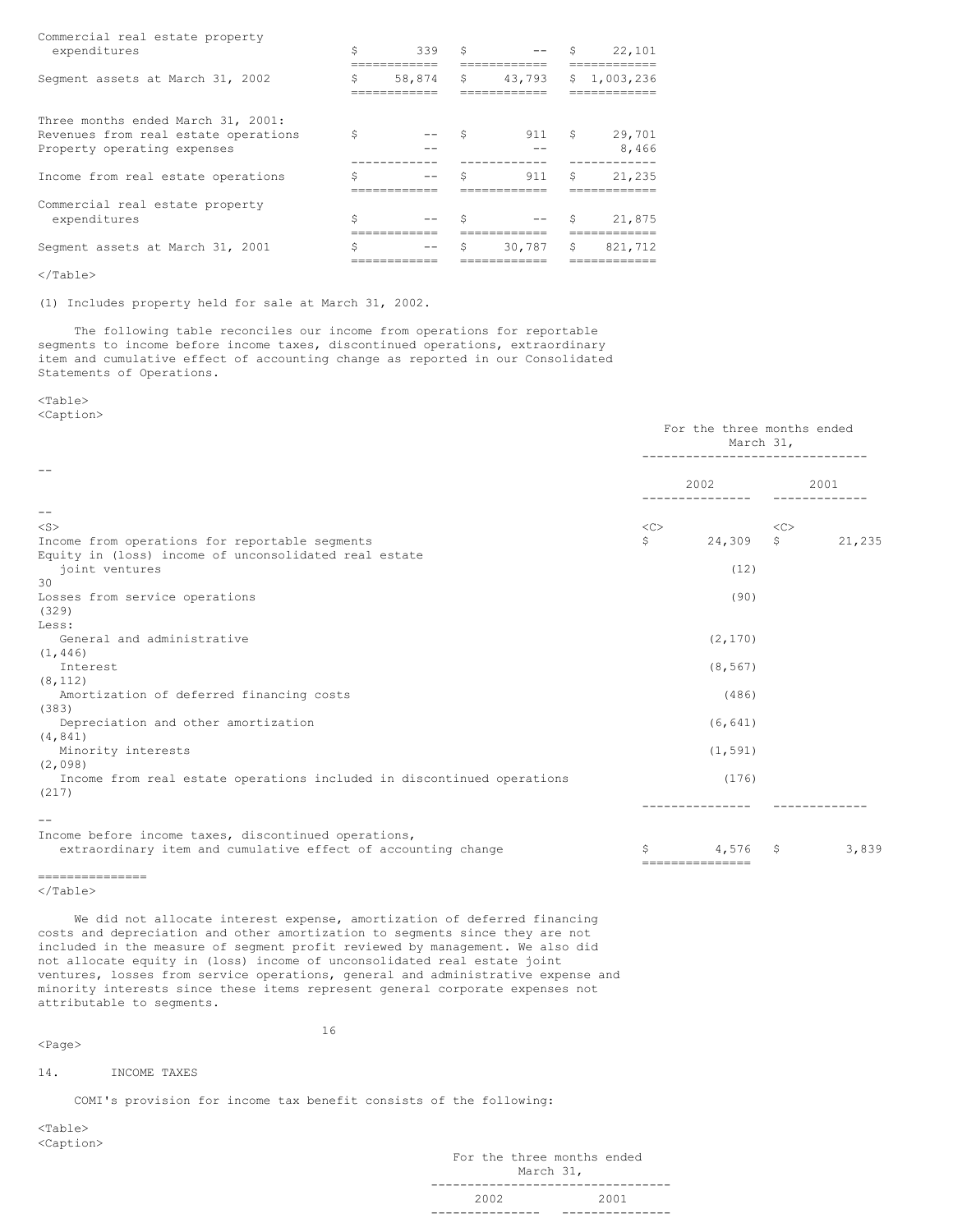| $<$ S $>$                                     | $<$ C $>$ |                                                                                                                                                               | << |      |
|-----------------------------------------------|-----------|---------------------------------------------------------------------------------------------------------------------------------------------------------------|----|------|
| Current                                       |           |                                                                                                                                                               |    |      |
| Federal                                       | \$        | 10                                                                                                                                                            | \$ | 97   |
| State                                         |           | $\mathfrak{D}_{1}^{2}(\mathfrak{D}_{1})=\mathfrak{D}_{2}^{2}(\mathfrak{D}_{2})=\mathfrak{D}_{2}^{2}(\mathfrak{D}_{1})=\mathfrak{D}_{2}^{2}(\mathfrak{D}_{2})$ |    | 21   |
|                                               |           | 12                                                                                                                                                            |    | 118  |
| Deferred                                      |           |                                                                                                                                                               |    |      |
| Federal                                       |           | 23                                                                                                                                                            |    |      |
| State                                         |           | 5                                                                                                                                                             |    |      |
|                                               |           | 28                                                                                                                                                            |    | 4    |
| Income tax benefit                            |           | 40                                                                                                                                                            |    | 122  |
| Less: minority interests                      |           | (13)                                                                                                                                                          |    | (41) |
| Income tax benefit, net of minority interests | \$        | 27                                                                                                                                                            | \$ | 81   |
|                                               |           |                                                                                                                                                               |    |      |

Items contributing to temporary differences that lead to deferred taxes include depreciation and amortization, certain accrued compensation, compensation made in the form of contributions to a deferred nonqualified compensation plan and expenses associated with share options.

COMI's combined Federal and state effective tax rate for the three months ended March 31, 2002 and 2001 was approximately 40%.

<Page>

17

### 15. DISCONTINUED OPERATIONS

The table below sets forth the components of income from discontinued operations:

<Table> <Caption>

| $\sim$ $\sim$ $\sim$ $\sim$ $\sim$ $\sim$ $\sim$ $\sim$ | For the three months ended<br>March 31, |           |      |       |  |  |
|---------------------------------------------------------|-----------------------------------------|-----------|------|-------|--|--|
|                                                         |                                         | 2002 2003 | 2001 |       |  |  |
| $<$ S>                                                  | <<                                      |           | <<   |       |  |  |
| Earnings from operations: (1)                           |                                         |           |      |       |  |  |
| Revenue from operations                                 | \$                                      | $299 - 5$ |      | 307   |  |  |
| Expenses from operations                                |                                         | (174)     |      | (232) |  |  |
| Earnings from operations                                |                                         | 125       |      | - 75  |  |  |
| Gain on sales:                                          |                                         |           |      |       |  |  |
| Gain on sale of MOR Montpelier LLC                      |                                         | 349       |      |       |  |  |
| Gain on sale of land parcel                             |                                         | 597       |      |       |  |  |
| Gain on sales                                           |                                         | 946       |      |       |  |  |
| Earnings and gains from discontinued operations before  |                                         |           |      |       |  |  |
| minority interests                                      |                                         | 1,071     |      | 75    |  |  |
| Minority interests in discontinued operations           |                                         | (351)     |      | (25)  |  |  |
| Earnings and gains from discontinued operations         | Ŝ                                       | 720       | Ŝ    | 50    |  |  |
|                                                         |                                         |           |      |       |  |  |

</Table>

(1) Includes operations from property held for sale.

# 16. COMMITMENTS AND CONTINGENCIES

In the normal course of business, we are involved in legal actions arising from our ownership and administration of properties. Management does not anticipate that any liabilities that may result will have a materially adverse effect on our financial position, operations or liquidity. We are subject to various Federal, state and local environmental regulations related to our property ownership and operation. We have performed environmental assessments of all of our properties, the results of which have not revealed any environmental liability that we believe would have a materially adverse effect on our financial position, operations or liquidity.

In the event that the costs to complete construction of a building owned by one of our joint ventures exceed amounts funded by an existing credit facility and member investments previously made, we will be responsible for making additional investments in this joint venture of up to \$4,600.

We may need to make our share of additional investments in our real estate joint ventures (generally based on our percentage ownership) in the event that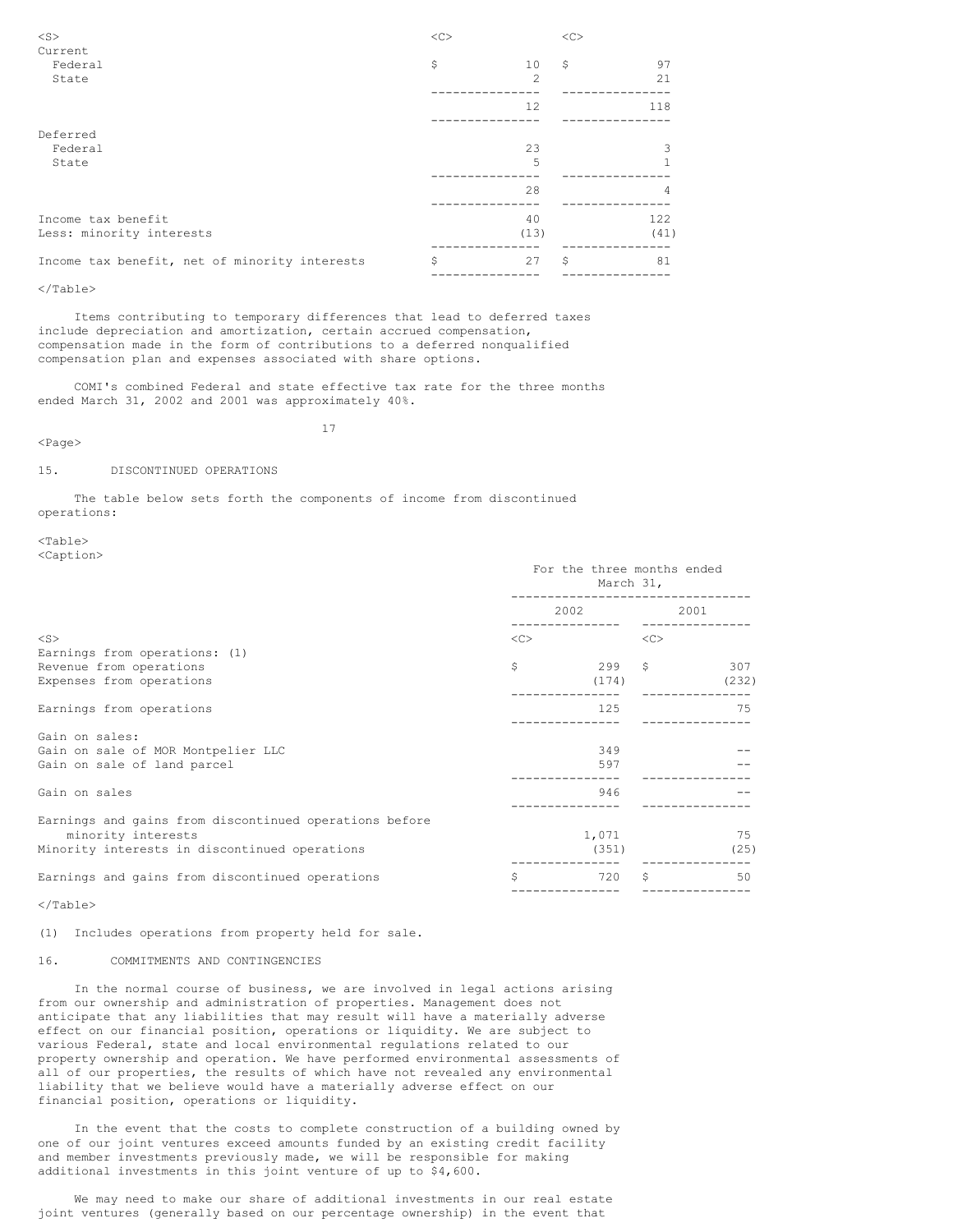additional funds are needed. In the event that the other members of these joint ventures do not pay their share of investments when additional funds are needed, we may then need to make even larger investments in these joint ventures.

As of March 31, 2002, we served as guarantor for the repayment of mortgage loans totaling \$21,031 for certain of our unconsolidated real estate joint ventures.

<Page>

18

In four of our joint ventures, we would be obligated to acquire the membership interests of those joint ventures not owned by us (20% in the case of three and 50% in the case of one) in the event that all of the following were to occur:

- (1) an 18-month period passes from the date that 85% of the square feet in the joint ventures' respective buildings become occupied (the "18-month period");
- (2) at the end of the 18-month period, the joint ventures' respective buildings are 90% leased and occupied by tenants who are not in default under their leases; and
- (3) six months passes from the end of the 18-month period and either the buildings are not sold or we have not acquired the other members' interests.

The amount we would need to pay for those membership interests is computed based on the amount that the owners of those interests would receive under the joint venture agreements in the event that the buildings were sold for a capitalized fair value (as defined in the agreements) on a defined date. At March 31, 2002, none of the buildings in these joint ventures have occupancy equal to or exceeding 85%.

As of March 31, 2002, we are under contract to sell our property located at 8815 Centre Park Drive in Columbia, Maryland for \$7,300. Our contract to sell the property expired subsequent to March 31, 2002.

# 17. PRO FORMA FINANCIAL INFORMATION

We accounted for our 2001 acquisitions using the purchase method of accounting. We included the results of operations for the acquisitions in our Consolidated Statements of Operations from their respective purchase dates through March 31, 2002.

We prepared the pro forma condensed consolidated financial information presented below as if all of our 2001 and 2002 acquisitions and dispositions of operating properties had occurred on January 1, 2001. The pro forma financial information is unaudited and is not necessarily indicative of the results that actually would have occurred if these acquisitions and dispositions had occurred on January 1, 2001, nor does it intend to represent our results of operations for future periods.

<Table> <Caption>

|                                                       | Three months ended March 31, |               |
|-------------------------------------------------------|------------------------------|---------------|
|                                                       | 2002                         | 2001          |
|                                                       |                              |               |
| $<$ S>                                                | < <sub></sub>                | < <sub></sub> |
| Pro forma total revenues                              | \$35,244                     | \$35,502      |
| Pro forma net income available to Common Shareholders | \$2,762                      | \$2,962       |
| Pro forma earnings per Common Share                   |                              |               |
| Basic                                                 | \$0.13                       | \$0.15        |
| Diluted                                               | \$0.13                       | \$0.14        |
|                                                       |                              |               |

  |  |### 18. SUBSEQUENT EVENT

In April 2002, we acquired for a purchase price of \$16,250 five office buildings totaling 166,625 square feet located in the Baltimore/Washington Corridor.

<Page>

19

### ITEM 2. MANAGEMENT'S DISCUSSION AND ANALYSIS OF FINANCIAL CONDITION AND RESULTS OF OPERATIONS

In this section, we discuss our financial condition and results of operations for the three months ended March 31, 2002. This section includes discussions on, among other things:

why various components of our Consolidated Statements of Operations changed for the three months ended March 31, 2002 compared to the same period in 2001;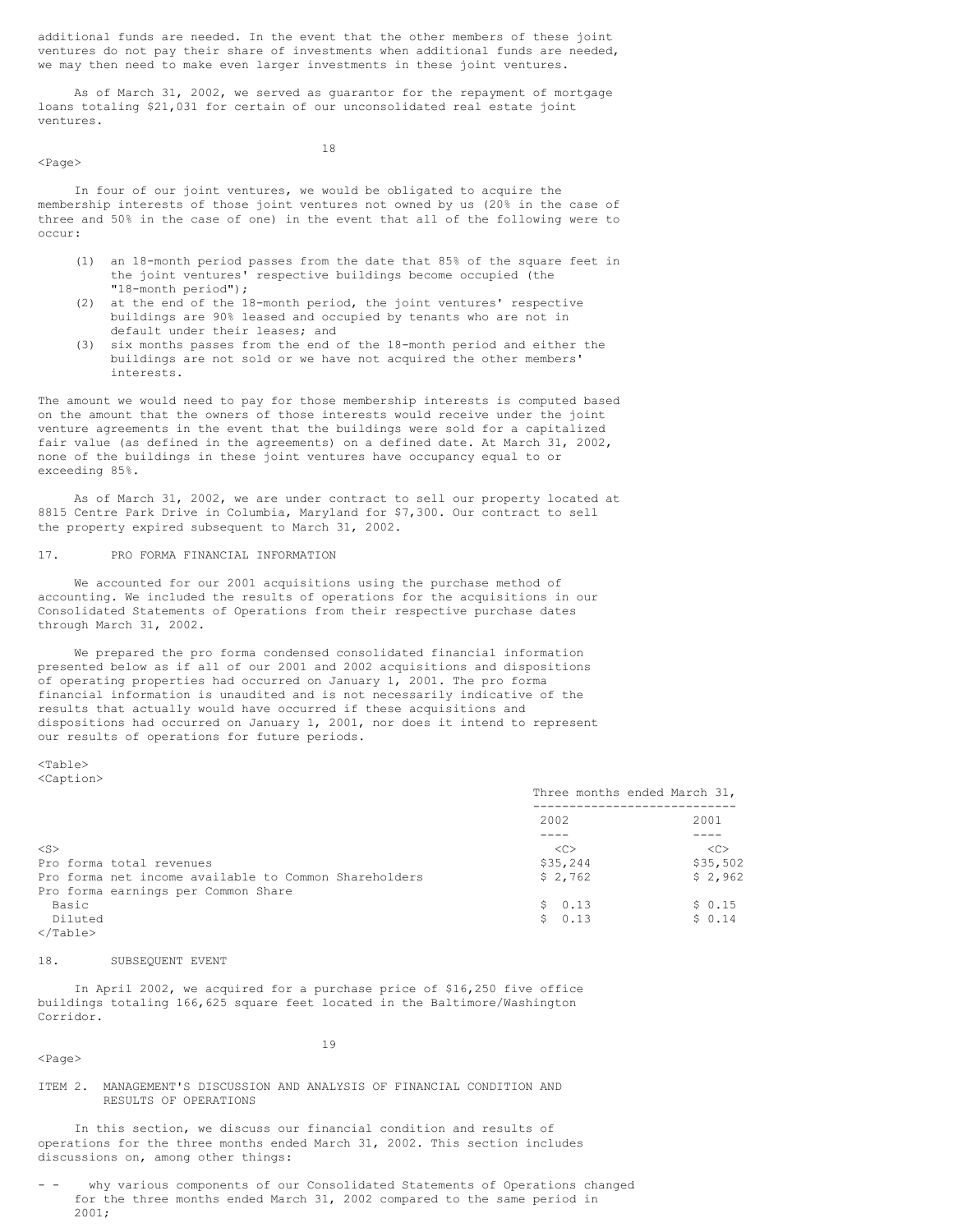- what our primary sources and uses of cash were in the three months ended March 31, 2002;
- how we raised cash for acquisitions and other capital expenditures during the three months ended March 31, 2002;
- - how we intend to generate cash for short and long-term capital needs; and the computation of our funds from operations.
- 

You should refer to our consolidated financial statements and the operating data variance analysis table set forth below as you read this section.

This section contains "forward-looking" statements, as defined in the Private Securities Litigation Reform Act of 1995, that are based on our current expectations, estimates and projections about future events and financial trends affecting the financial condition of our business. Statements that are not historical facts, including statements about our beliefs and expectations, are forward-looking statements. These statements are not guarantees of future performance, events or results and involve potential risks and uncertainties. Accordingly, actual results may differ materially from those addressed in the forward-looking statements. We undertake no obligation to publicly update forward-looking statements, whether as a result of new information, future events or otherwise.

Important factors that may affect these expectations, estimates or projections include, but are not limited to: our ability to borrow on favorable terms; general economic and business conditions, which will, among other things, affect office property demand and rents, tenant creditworthiness, interest rates and financing availability; adverse changes in the real estate markets including, among other things, increased competition with other companies; risks of real estate acquisition and development; governmental actions and initiatives and environmental requirements.

<Page>

 $20$ 

# CORPORATE OFFICE PROPERTIES TRUST OPERATING DATA VARIANCE ANALYSIS

(DOLLARS FOR THIS TABLE ARE IN THOUSANDS, EXCEPT PER SHARE DATA)

<Table> <Caption>

|                                                                                                                           | For The three months ended March 31, |                                                                                                                                                                                                                                 |  |                                                        |  |                           |                 |
|---------------------------------------------------------------------------------------------------------------------------|--------------------------------------|---------------------------------------------------------------------------------------------------------------------------------------------------------------------------------------------------------------------------------|--|--------------------------------------------------------|--|---------------------------|-----------------|
|                                                                                                                           |                                      | 2002 — 2002 — 2003 — 2004 — 2005 — 2006 — 2006 — 2006 — 2006 — 2006 — 2006 — 2006 — 2006 — 2006 — 2006 — 2006 — 2006 — 2006 — 2006 — 2006 — 2006 — 2006 — 2006 — 2006 — 2006 — 2006 — 2006 — 2006 — 2006 — 2006 — 2006 — 2006 — |  |                                                        |  |                           |                 |
| $<$ S $>$                                                                                                                 |                                      | $\langle C \rangle$ $\langle C \rangle$ $\langle C \rangle$                                                                                                                                                                     |  |                                                        |  |                           | < <c></c>       |
| Real Estate Operations:                                                                                                   |                                      |                                                                                                                                                                                                                                 |  |                                                        |  |                           |                 |
| Revenues                                                                                                                  |                                      |                                                                                                                                                                                                                                 |  |                                                        |  |                           |                 |
| Rental revenue                                                                                                            |                                      | \$30, 240                                                                                                                                                                                                                       |  | \$25,345                                               |  | \$4,895                   | 19%             |
| Tenant recoveries and other revenue                                                                                       |                                      | 3,993<br>__________                                                                                                                                                                                                             |  | $4,049$ (56)<br>-----------                            |  | -----------               | (1응)            |
| Revenues from real estate operations                                                                                      |                                      | 34,233<br>-----------                                                                                                                                                                                                           |  | 29,394<br>-----------                                  |  | 4,839<br>-----------      | 16%             |
| Expenses                                                                                                                  |                                      |                                                                                                                                                                                                                                 |  |                                                        |  |                           |                 |
| Property operating                                                                                                        |                                      |                                                                                                                                                                                                                                 |  | 10,100 8,376 1,724                                     |  |                           | 21%             |
| Interest and amortization of deferred                                                                                     |                                      |                                                                                                                                                                                                                                 |  |                                                        |  |                           |                 |
| financing costs                                                                                                           |                                      |                                                                                                                                                                                                                                 |  | 8,567 8,112                                            |  | 455                       | - 6%            |
| Depreciation and other amortization                                                                                       |                                      | ----------                                                                                                                                                                                                                      |  | $7,127$ $5,224$ $1,903$<br>------- --------- --------- |  |                           | 36%             |
| Expenses from real estate operations                                                                                      |                                      |                                                                                                                                                                                                                                 |  | 25,794 21,712 4,082<br>------------                    |  | -----------               | 19%             |
| Earnings from real estate operations<br>before equity in (loss) income of<br>unconsolidated real estate joint<br>ventures |                                      |                                                                                                                                                                                                                                 |  | 8,439 7,682                                            |  | 757                       | 10 <sup>°</sup> |
| Equity in (loss) income of unconsolidated                                                                                 |                                      |                                                                                                                                                                                                                                 |  |                                                        |  |                           |                 |
| real estate joint ventures                                                                                                |                                      | (12)<br>-----------                                                                                                                                                                                                             |  | 30<br>__________                                       |  | (42)<br>-----------       | $(140\%)$       |
| Earnings from real estate operations                                                                                      |                                      |                                                                                                                                                                                                                                 |  | 8,427 7,712 715                                        |  |                           | - 9월            |
| Losses from service operations                                                                                            |                                      |                                                                                                                                                                                                                                 |  | $(90)$ $(329)$ 239                                     |  |                           | $(73$ 8)        |
| General and administrative expense                                                                                        |                                      | -----------                                                                                                                                                                                                                     |  | $(2, 170)$ $(1, 446)$ $(724)$<br>-----------           |  |                           | 50%             |
| Income before minority interests, income<br>taxes, discontinued operations,<br>extraordinary item and cumulative          |                                      |                                                                                                                                                                                                                                 |  |                                                        |  |                           |                 |
| effect of accounting change                                                                                               |                                      |                                                                                                                                                                                                                                 |  | 6,167 5,937                                            |  | 230                       | $4\,$ %         |
| Minority interests                                                                                                        |                                      |                                                                                                                                                                                                                                 |  |                                                        |  | $(1, 591)$ $(2, 098)$ 507 | $(24\%)$        |
| Income tax benefit, net                                                                                                   |                                      | 27                                                                                                                                                                                                                              |  | 81                                                     |  | (54)                      | $(67\%)$        |
| Discontinued operations, net                                                                                              |                                      | 720                                                                                                                                                                                                                             |  | 50                                                     |  | 670                       | 1,340%          |
| Extraordinary item - loss on early                                                                                        |                                      |                                                                                                                                                                                                                                 |  |                                                        |  |                           |                 |
| retirement of debt, net                                                                                                   |                                      |                                                                                                                                                                                                                                 |  | $(28)$ $(70)$ $42$                                     |  |                           | (60%)           |
| Cumulative effect of accounting change, net                                                                               |                                      | $---$<br>------                                                                                                                                                                                                                 |  | (174)                                                  |  | 174<br>----------         | $(100\%)$       |
| Net income                                                                                                                |                                      |                                                                                                                                                                                                                                 |  | 5,295 3,726 1,569                                      |  |                           | 42%             |
| Preferred Share dividends                                                                                                 |                                      | (2, 533)                                                                                                                                                                                                                        |  | $(881)$ $(1, 652)$                                     |  |                           | 188%            |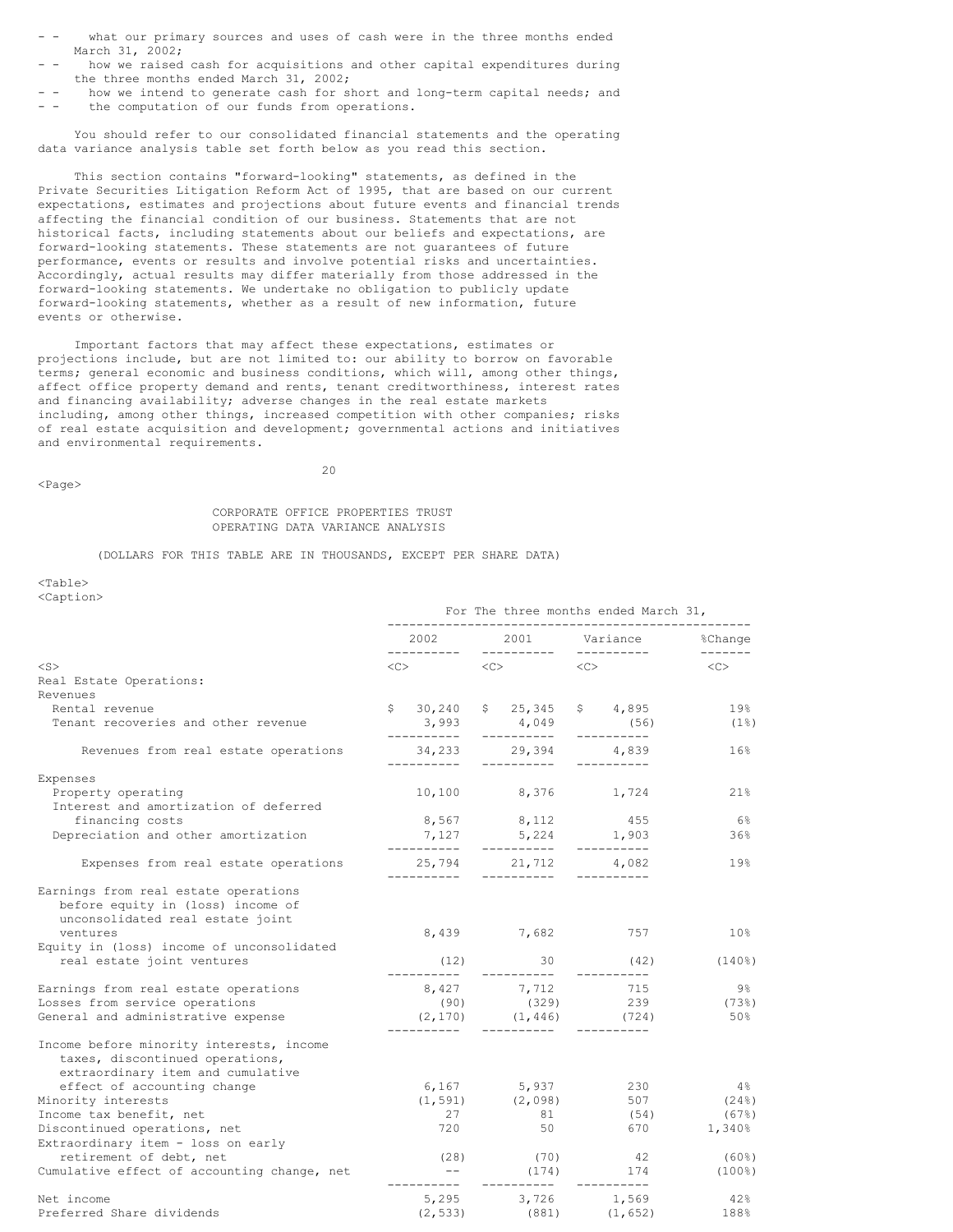| Net income available to Common<br>Shareholders                                                                 | Ŝ  | 2,762 | $S$ and $S$   | 2,845     | - S | (83)   | (38)     |
|----------------------------------------------------------------------------------------------------------------|----|-------|---------------|-----------|-----|--------|----------|
|                                                                                                                |    |       |               |           |     |        |          |
| Basic earnings per Common Share<br>Income before discontinued operations,<br>extraordinary item and cumulative |    |       |               |           |     |        |          |
| effect of accounting change                                                                                    | \$ | 0.10  | $\mathsf{S}$  | $0.15$ \$ |     | (0.05) | $(33\%)$ |
| Net income available to Common                                                                                 |    |       |               |           |     |        |          |
| Shareholders                                                                                                   | \$ | 0.13  | $\mathcal{S}$ | $0.14$ \$ |     | (0.01) | (7%)     |
| Diluted earnings per Common Share                                                                              |    |       |               |           |     |        |          |
| Income before discontinued operations,                                                                         |    |       |               |           |     |        |          |
| extraordinary item and cumulative                                                                              |    |       |               |           |     |        |          |
| effect of accounting change                                                                                    | \$ | 0.10  | S             | $0.15$ \$ |     | (0.05) | (33)     |
| Net income available to Common                                                                                 |    |       |               |           |     |        |          |
| Shareholders                                                                                                   | \$ | 0.13  | - \$          | 0.14 S    |     | (0.01) | (7%)     |
| $\langle$ /Table>                                                                                              |    |       |               |           |     |        |          |

21

<Page>

RESULTS OF OPERATIONS COMPARISON OF THE THREE MONTHS ENDED MARCH 31, 2002 AND 2001

Our revenues from real estate operations increased \$4.8 million or 16%, which was substantially all attributable to rental revenue. Included in this change are the following:

- \$6.4 million increase attributable to 14 properties acquired and five newly-constructed properties placed in service during 2001 and 2002;
- \$784,000 decrease attributable to lower fees earned for other real estate services;
- \$408,000 decrease attributable to properties sold during 2001; and - \$284,000 decrease attributable to 79 properties owned and operational throughout both reporting periods due primarily to a decrease in tenant recoveries.

Our expenses from real estate operations increased \$4.1 million or 19% due to the effects of the increases in property operating expenses, interest expense and amortization of deferred financing costs and depreciation and other amortization described below.

Our property operating expenses increased \$1.7 million or 21%. Included in this change are the following:

- \$2.2 million increase attributable to 14 properties acquired and five newly-constructed properties placed in service during 2001 and 2002;
- \$337,000 decrease attributable to 79 properties owned and operational throughout both reporting periods due primarily to decreased snow removal expense; and
- \$117,000 decrease attributable to properties sold during 2001.

Our interest expense and amortization of deferred financing costs increased \$455,000 or 6% due primarily to a 22% increase in our average outstanding debt balance resulting from our 2001 and 2002 acquisitions and construction activity, offset by a decrease in our weighted-average interest rates from 7.50% to 6.52%. Our depreciation and other amortization expense increased \$1.9 million or 36%, \$1.1 million of which is attributable to 14 properties acquired and five newly-constructed properties placed in service during 2001 and 2002.

Our general and administrative expenses increased \$724,000 or 50% due primarily to (i) additional employee bonus expense, including additional discretionary bonuses awarded to officers in the current period that were associated with performance in the prior year, (ii) increased expense associated with vesting of officer Common Share awards due to shares vesting at higher Common Share prices and (iii) increased expense associated with Common Share options that were re-priced in prior years and therefore subject to variable option accounting due to Common Share price appreciation.

As a result of the above factors, income before minority interests, income taxes, discontinued operations, extraordinary item and cumulative effect of accounting change increased \$230,000 or 4%. The amounts reported for minority interests on our Consolidated Statements of Operations represent primarily the portion of the Operating Partnership's net income not allocated to us. Our income allocation to minority interests before giving effect to income tax benefit, discontinued operations, extraordinary item and cumulative effect of accounting change decreased \$507,000 or 24%; this decrease is primarily attributable to the increase in our ownership of the Operating Partnership.

Our net income available to Common Shareholders decreased \$83,000 or 3% due primarily to the factors discussed above, combined with the net effect of the following:

- \$1.7 million increase in Preferred Share dividends resulting from our issuance of three new series of preferred shares in 2001;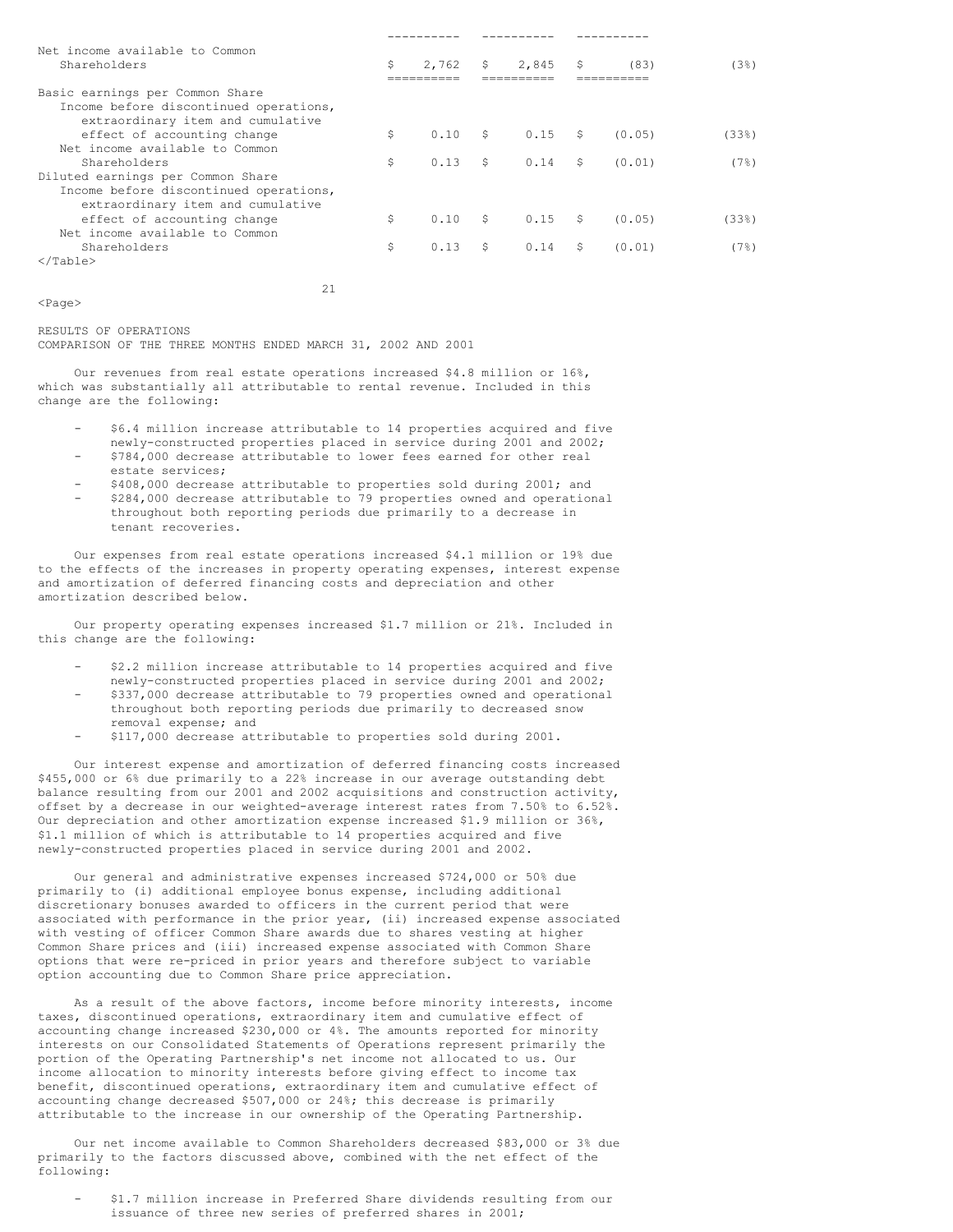- \$670,000 increase in income associated with discontinued operations due mostly to the gains recognized on our sale of two properties in the current period; and

<Page>

- \$174,000 decrease in expense due to the cumulative effect of an accounting change from our adoption of Statement of Financial Accounting Standards No. 133, "Accounting for Derivative Instruments and Hedging Activities" in the prior period.

### LIQUIDITY AND CAPITAL RESOURCES

Cash provided from operations is our primary source of liquidity to fund dividends and distributions, pay debt service and fund working capital requirements. We expect to continue to use cash provided by operations to meet our short-term capital needs, including all property expenses, general and administrative expenses, debt service, dividend and distribution requirements and recurring capital improvements and leasing commissions. We do not anticipate borrowing to meet these requirements. Factors that could negatively affect our ability to generate cash from operations in the future are discussed in our 2001 Annual Report on Form 10-K.

We historically have financed our long-term capital needs, including property acquisitions and construction activity, through a combination of the following:

- cash from operations;
- borrowings from our secured revolving credit facility with Bankers Trust Company (the "Revolving Credit Facility");
- borrowings from new loans;
- additional equity issuances of Common Shares, Preferred Shares, Common Units and/or Preferred Units; and
- proceeds from sales of properties.

We often use our Revolving Credit Facility to initially finance much of our investing and financing activities. We then pay down our Revolving Credit Facility using proceeds from long-term borrowings collateralized by our properties as attractive financing conditions arise and equity issuances as attractive equity market conditions arise. Amounts available under the Revolving Credit Facility are generally computed based on 65% of the appraised value of properties pledged as collateral. As of May 2, 2002, the maximum amount available under our Revolving Credit Facility is \$150.0 million, of which \$34.5 million is unused. Factors that could negatively affect our ability to finance our long-term capital needs in the future are discussed in our 2001 Annual Report on Form 10-K.

# <Page>

 $23$ 

Mortgage and other loans payable at March 31, 2002 consist of the following (dollars in thousands):

| $<$ S $>$                                                                                | < <sub></sub>    |
|------------------------------------------------------------------------------------------|------------------|
| Bankers Trust Company, Revolving Credit Facility, LIBOR + 1.75%, maturing March 2004 (1) | \$94,000         |
| Teachers Insurance and Annuity Association of America, 6.89%, maturing November 2008     | 80,235           |
| Teachers Insurance and Annuity Association of America, 7.72%, maturing October 2006      | 57,903           |
| KeyBank National Association, LIBOR + 1.75%, maturing November 2003 (1)                  | 36,000           |
| Mutual of New York Life Insurance Company, 7.79%, maturing August 2004 (1)               | 26,862           |
| Transamerica Life Insurance and Annuity Company, 7.18%, maturing August 2009             | 26,306           |
| State Farm Life Insurance Company, 7.9%, maturing April 2008                             | 25,654           |
| KeyBank National Association, LIBOR + 1.75%, maturing September 2002                     | 25,000           |
| KeyBank National Association, LIBOR + 1.75%, maturing November 2002 (1)                  | 25,000           |
| Transamerica Occidental Life Insurance Company, 7.3%, maturing May 2008                  | 20,917           |
| Allstate Life Insurance Company, 6.93%, maturing July 2008                               | 20,759           |
| Transamerica Life Insurance and Annuity Company, 8.3%, maturing October 2005             | 17,313           |
| Allstate Life Insurance Company, 7.14%, maturing September 2007                          | 15,862           |
| Mercantile-Safe Deposit and Trust Company, Prime rate, maturing February 2003            | 15,750           |
| Teachers Insurance and Annuity Association of America, 7.0%, maturing March 2009         | 14,699           |
| IDS Life Insurance Company, 7.9%, maturing March 2008                                    | 13,419           |
| Allfirst Bank, LIBOR + 1.75%, maturing April 1, 2003 (1)(2)                              | 11,000           |
| Bank of America, LIBOR + $1.75$ %, maturing December 2002 (1)(3)                         | 10,489           |
| Teachers Insurance and Annuity Association of America, 8.35%, maturing October 2006      | 7,833            |
| Provident Bank of Maryland, LIBOR + $1.75$ %, maturing July 2002 (1)(4)                  | 7,045            |
| Allfirst Bank, LIBOR + 1.75%, maturing July 2002 (5)                                     | 6,500            |
| Aegon USA Realty Advisors, Inc., 8.29%, maturing May 2007                                | 5,816            |
| Citibank Federal Savings Bank, 6.93%, maturing July 2008                                 | 4,943            |
| Constellation Real Estate, Inc., Prime rate, maturing January 2003                       | 3,000            |
| Seller loan, 8.0%, maturing May 2007                                                     | 1,516<br>------- |
|                                                                                          |                  |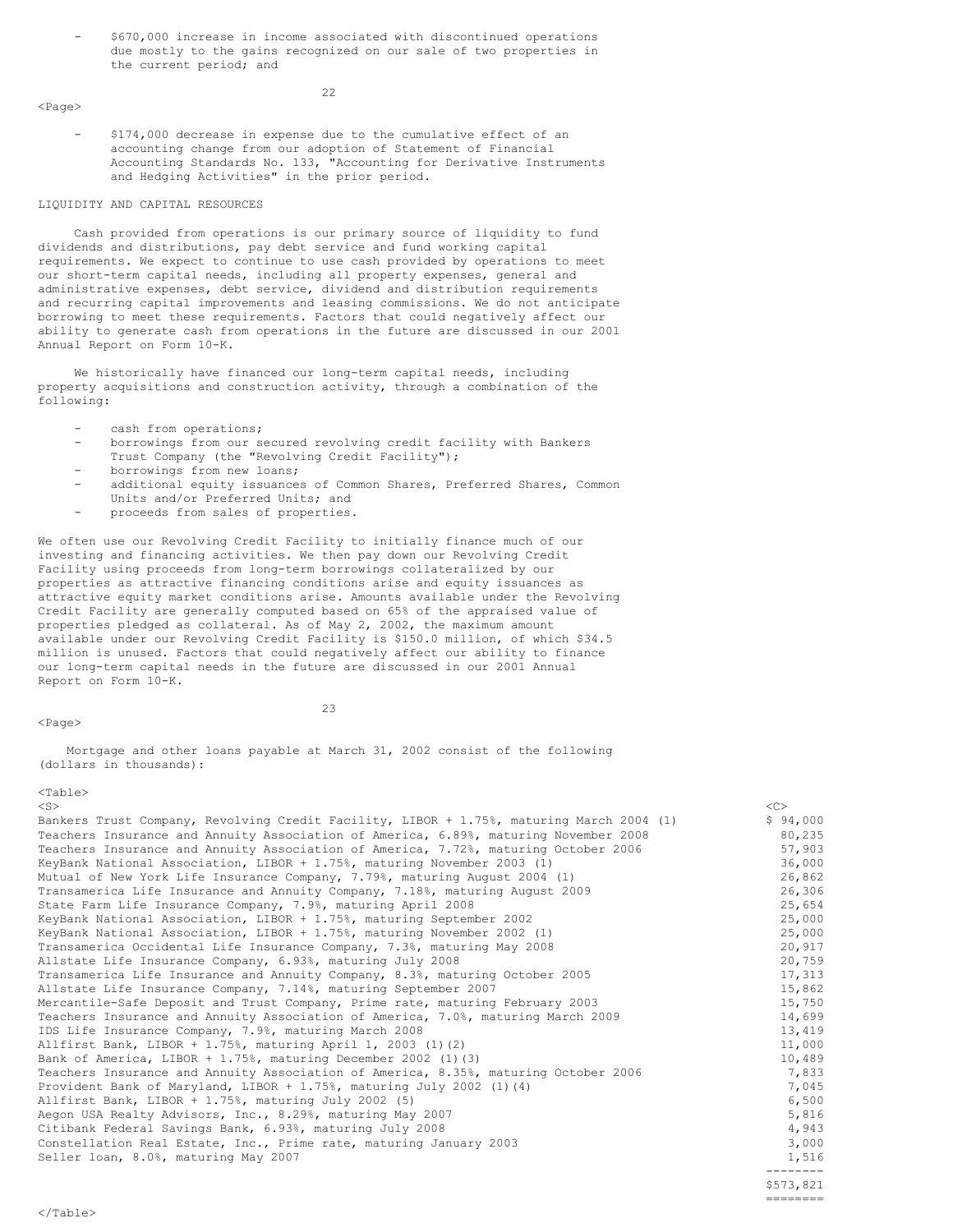(1) May be extended for a one-year period, subject to certain conditions.

- (2) Loan with a total commitment of \$12,000.
- (3) Construction loan with a total commitment of \$15,750.
- (4) Construction loan with a total commitment of \$11,855.
- (5) Option to extend loan for a one-year period to July 2003 was exercised in April 2002.

24

The following table summarizes our material contractual cash obligations at March 31, 2002 (in thousands):

# <Table>

<Page>

<Caption>

|                                                                       | For the Periods Ended December 31, |                                                 |    |                                               |    |                      |    |                         |    |  |  |
|-----------------------------------------------------------------------|------------------------------------|-------------------------------------------------|----|-----------------------------------------------|----|----------------------|----|-------------------------|----|--|--|
| Total                                                                 |                                    | 2002                                            |    | 2003 TO<br>2004                               |    | 2005 TO<br>2006      |    | Thereafter              |    |  |  |
| $<$ S $>$<br><<<br>Contractual cash obligations                       | <<                                 |                                                 | << |                                               | << |                      | << |                         |    |  |  |
| Mortgage loans payable (1)<br>573,821                                 | $\mathsf{S}$                       |                                                 |    | 78,459 \$ 198,174 \$                          |    | 89,343 \$ 207,845 \$ |    |                         |    |  |  |
| Construction costs on construction projects<br>underway (2)<br>11,891 |                                    | 11,891                                          |    |                                               |    |                      |    |                         |    |  |  |
| Capital lease obligations (3)<br>111                                  |                                    | 26                                              |    | 67                                            |    | 18                   |    |                         |    |  |  |
| Operating leases (3)<br>634                                           |                                    | 224                                             |    | 343                                           |    | 67                   |    |                         |    |  |  |
| -----------<br>Total contractual cash obligations<br>586,457          | S.                                 | ------------                                    |    | 90,600 \$ 198,584 \$ 89,428<br>============== |    | =============        | S  | 207,845<br>============ | -S |  |  |
| --------------<br>Other commitments                                   |                                    |                                                 |    |                                               |    |                      |    |                         |    |  |  |
| Guarantees of joint venture loans (4)<br>21,031                       | \$                                 | $\qquad \qquad -$<br>========================== |    | $$21,031$ \$                                  |    | =============        | \$ | ============            |    |  |  |

# $=$

</Table>

- (1) Our loan maturities in 2002 include \$6.5 million for a loan that was extended subsequent to March 31, 2002 for a one-year period and \$17.5 million for two construction loans that may each be extended for a one-year period, subject to certain conditions; as of March 31, 2002, we were in compliance with the necessary conditions for us to extend the two construction loans. We expect to make payments on our amortizing loans using cash generated from operations. We expect to pay other loan maturities due primarily by obtaining new loans.
- (2) We expect to pay costs on construction projects underway using primarily existing construction loan facilities in place (see discussion below).
- (3) We expect to pay these items using cash generated from operations. (4) We do not expect to have to fulfill our obligations as guarantor of joint
- venture loans.

In addition to the contractual obligations set forth above, we also had the following commitments at March 31, 2002:

- In the event that the costs to complete construction of a building owned by one of our joint ventures exceed amounts funded by an existing construction loan facility and member investments previously made, we will be responsible for making additional investments in this joint venture of up to \$4.6 million.
- We may need to make our share of additional investments in our real estate joint ventures (generally based on our percentage ownership) in the event that additional funds are needed. In the event that the other members of these joint ventures do not pay their share of investments when additional funds are needed, we may then need to make even larger investments in these joint ventures.
- In four of our joint ventures, we would be obligated to acquire the membership interests of those joint ventures not owned by us (20% in the case of three and 50% in the case of one) in the event that all of the following were to occur:

(1) an 18-month period passes from the date that 85% of the square feet in the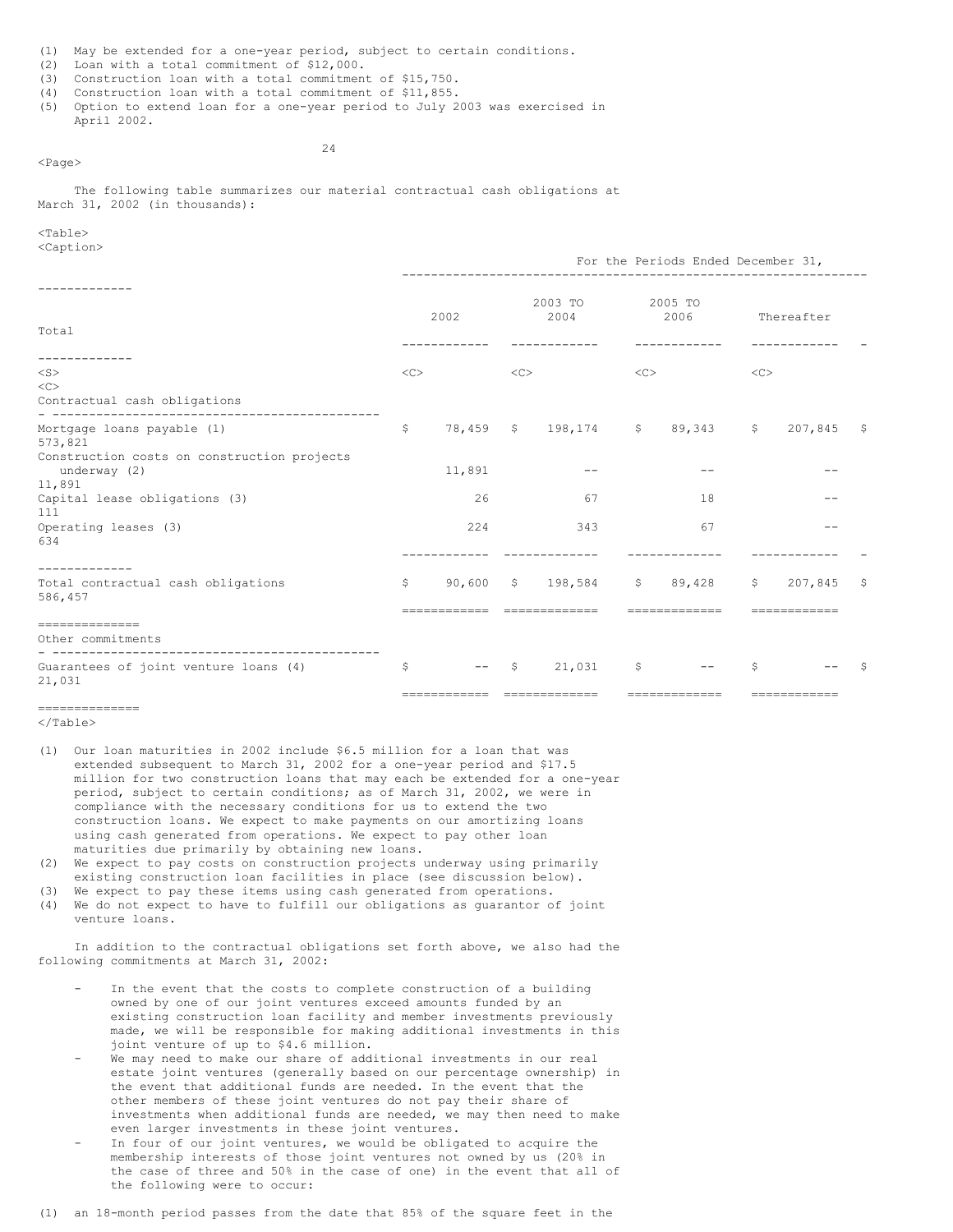joint ventures' respective buildings become occupied (the "18-month period");

- (2) at the end of the 18-month period, the joint ventures' respective buildings are 90% leased and occupied by tenants who are not in default under their leases; and
- six months passes from the end of the 18-month period and either the buildings are not sold or we have not acquired the other members' interests.

The amount we would need to pay for those membership interests is computed based on the amount that the owners of those interests would receive under the joint venture agreements in the event that the buildings were sold for a capitalized fair value (as defined in the agreements) on a defined date. At March 31, 2002, none of the buildings in these joint ventures have occupancy equal to or exceeding 85%.

<Page>

25

- At March 31, 2002, we were under contract to acquire for \$16.3 million five buildings in the Baltimore/Washington Corridor that we acquired in April 2002 (discussed below in investing and financing activities).
- At March 31, 2002, we are under contract to sell our property located at 8815 Centre Park Drive in Columbia, Maryland for \$7.3 million. Our contract to sell the property expired subsequent to March 31, 2002.

We had no other material contractual obligations as of March 31, 2002 besides the items discussed above and tenant improvements and leasing costs in the ordinary course of business.

INVESTING AND FINANCING ACTIVITIES FOR THE THREE MONTHS ENDED MARCH 31, 2002.

During the three months ended March 31, 2002, we acquired a parcel of land for \$3.8 million. This acquisition was financed by:

- - using \$3.0 million from a new mortgage loan payable; and
- - using cash reserves for the balance.

During the three months ended March 31, 2002, we completed the construction of two office buildings totaling 127,167 square feet. Costs incurred on these buildings through March 31, 2002 totaled \$20.8 million. These costs were funded in part using \$10.0 million in proceeds from a construction loan facility that was repaid on February 25, 2002 using proceeds from a new loan. We also used \$4.5 million in contributions from a joint venture partner prior to our acquisition of that joint venture partner's interest in February 2002; the acquisition of the joint venture partner's interest was funded primarily using proceeds from a new loan. The balance of the costs was funded primarily using proceeds from our Revolving Credit Facility and cash from operations.

As of March 31, 2002 (excluding the construction activities of two joint ventures), we had construction activities underway on four buildings totaling 405,000 square feet that were 75.0% pre-leased, including one building nearing completion that commenced operations in March 2002 on 10.4% of the building's 103,000 rentable square feet. Estimated costs upon completion for these projects total approximately \$70.2 million. Costs incurred on these buildings through March 31, 2002 totaled \$58.3 million. We have construction loan facilities in place totaling \$48.2 million to finance the construction of three of these projects; borrowings under these facilities totaled \$31.0 million at March 31, 2002. We also used borrowings from our Revolving Credit Facility and proceeds from debt refinancings to fund these activities. In addition, we used \$5.1 million in contributions from a joint venture partner to finance the construction of one of these buildings.

During the three months ended March 31, 2002, we acquired the remaining 20% interest not previously owned by us in one of our unconsolidated real estate joint ventures, MOR Montpelier LLC, and simultaneously sold the 43,785 square foot building owned by that entity for net proceeds of \$1.1 million. We also acquired a 50% interest in MOR Montpelier 3 LLC, an entity developing a parcel of land located in Columbia, Maryland. Due primarily to the net effect of these transactions, our investments in unconsolidated real estate joint ventures decreased by \$307,000 during the three months ended March 31, 2002.

During the three months ended March 31, 2002, we sold a land parcel for \$1.3 million, providing a \$1.0 million mortgage loan to the purchaser. The net proceeds from this sale after transaction costs and the loan provided by us to the purchaser totaled \$250,000, all of which was applied to our cash reserves.

During the three months ended March 31, 2002, we borrowed \$17.9 million under mortgages and other loans payable other than our Revolving Credit Facility, the proceeds of which were used as follows:

- \$10.0 million to repay other loans;
- - \$7.7 million to finance acquisitions; and
- - \$158,000 to finance construction activities.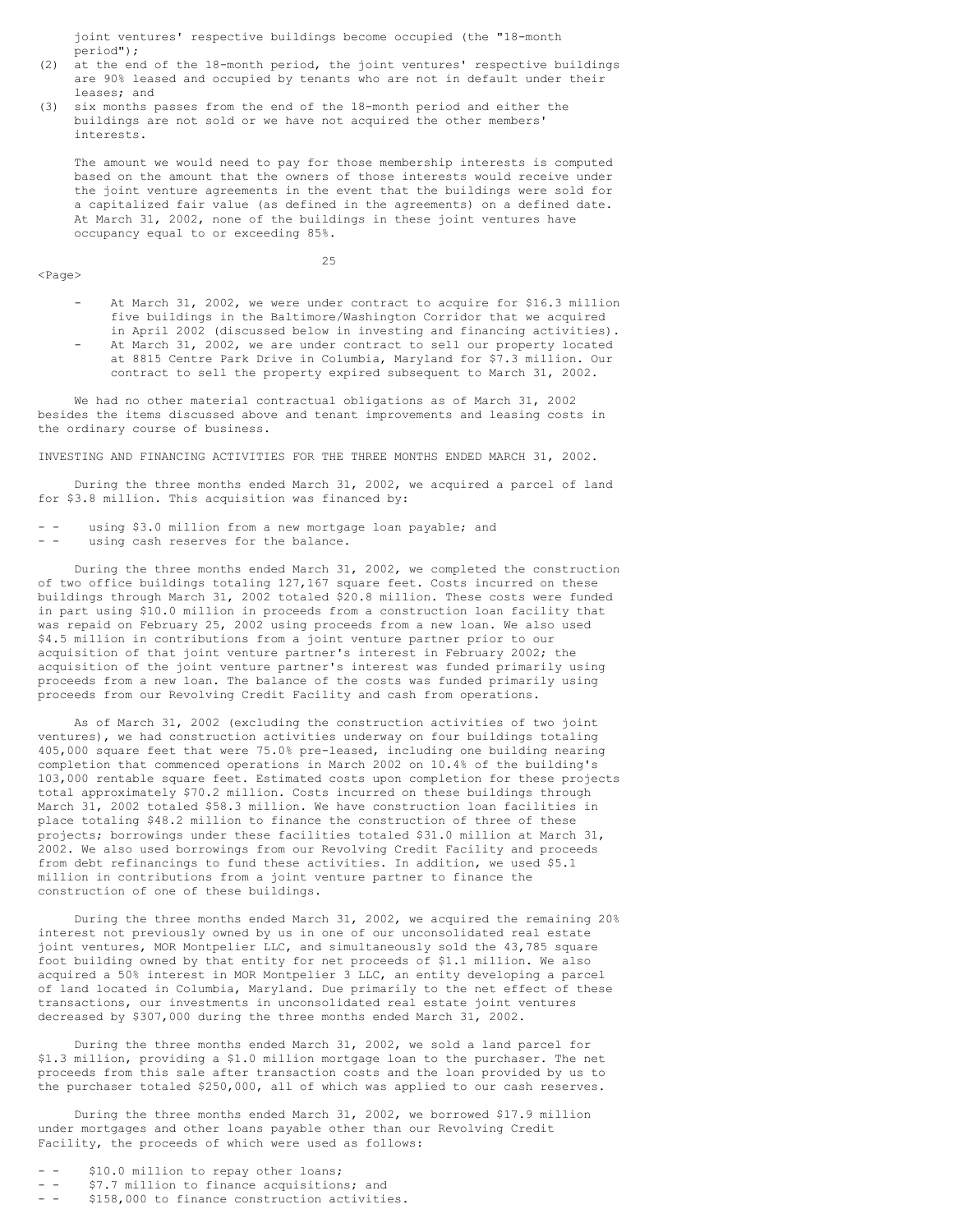On March 5, 2002, we participated in an offering of 10,961,000 Common Shares to the public at a price of \$12.04 per share; Constellation was the owner of 8,876,172 of these shares and 2,084,828 of these shares were newly issued by us. With the completion of this transaction, Constellation, which had been our largest shareholder, is no longer a shareholder. We contributed the net proceeds from the sale of the newly-issued shares to our Operating Partnership in exchange for 2,084,828 Common Units. The Operating Partnership used most of the proceeds to pay down our Revolving Credit Facility.

INVESTING AND FINANCING ACTIVITY SUBSEQUENT TO THE THREE MONTHS ENDED MARCH 31, 2002

In April 2002, we acquired for a purchase price of \$16.3 million five office buildings totaling 166,625 square feet located in the Baltimore/Washington Corridor. This acquisition was financed primarily by using proceeds from our Revolving Credit Facility.

### STATEMENT OF CASH FLOWS

We generated net cash flow from operating activities of \$12.1 million for the three months ended March 31, 2002, an increase of \$3.9 million from the three months ended March 31, 2001. Our increase in cash flow from operating activities is due primarily to income generated from our newly-acquired and newly-constructed properties. Our net cash flow used in investing activities for the three months ended March 31, 2002 increased \$2.2 million from the three months ended March 31, 2001 due primarily to additional cash outlays of \$6.9 million in connection with purchases of and additions to commercial real estate properties, offset by a \$2.8 million decrease in investments and advances to unconsolidated real estate joint ventures and \$1.3 million in proceeds from sales of real estate in the three months ended March 31, 2002. Our decrease in net cash flow provided by financing activities for the three months ended March 31, 2002 of \$3.0 million from the three months ended March 31, 2001 includes a \$24.2 million decrease in proceeds from mortgage and other loans payable and a \$5.7 million decrease in cash flow associated with other liabilities, offset by a \$17.2 million decrease in repayments of mortgage and other loans payable and a \$11.6 million increase in proceeds from the issuance of equity instruments.

#### FUNDS FROM OPERATIONS

We consider Funds from Operations ("FFO") to be meaningful to investors as a measure of the financial performance of an equity REIT when considered with the financial data presented under generally accepted accounting principles ("GAAP"). Under the National Association of Real Estate Investment Trusts' ("NAREIT") definition, FFO means net income (loss) computed using GAAP, excluding gains (or losses) from debt restructuring and sales of property, plus real estate-related depreciation and amortization and after adjustments for unconsolidated partnerships and joint ventures, although we have included gains from the sales of properties to the extent such gains related to development services provided. FFO assuming conversion of share options, Common Unit warrants, Preferred Units and Preferred Shares adjusts FFO assuming conversion of securities that are convertible into our Common Shares when such conversion does not increase our diluted FFO per share in a given year. The FFO we present may not be comparable to the FFO of other REITs since they may interpret the current NAREIT definition of FFO differently or they may not use the current NAREIT definition of FFO. FFO is not the same as cash generated from operating activities or net income determined in accordance with GAAP. FFO is not necessarily an indication of our cash flow available to fund cash needs. Additionally, it should not be used as an alternative to net income when evaluating our financial performance or to cash flow from operating, investing and financing activities when evaluating our liquidity or ability to make cash distributions or pay debt service. Our FFO for the three months ended March 31, 2002 and 2001 are summarized in the following table:

<Page>

27

(Dollar and shares for this table are in thousands)

 $<$ Table $>$  $\tanif$ 

| NUQULIUIIZ                                                               | For the three months<br>ended March 31, |       |              |       |  |
|--------------------------------------------------------------------------|-----------------------------------------|-------|--------------|-------|--|
|                                                                          |                                         | 2002  |              | 2001  |  |
| $ -$                                                                     |                                         |       |              |       |  |
| $<$ S $>$                                                                | < <sub></sub>                           |       | <<           |       |  |
| Income before minority interests, income taxes, discontinued operations, |                                         |       |              |       |  |
| extraordinary item and cumulative effect of accounting change \$         |                                         | 6,167 | $\mathsf{S}$ | 5,937 |  |
| Add: Real estate related depreciation and amortization                   |                                         | 6,602 |              | 4,805 |  |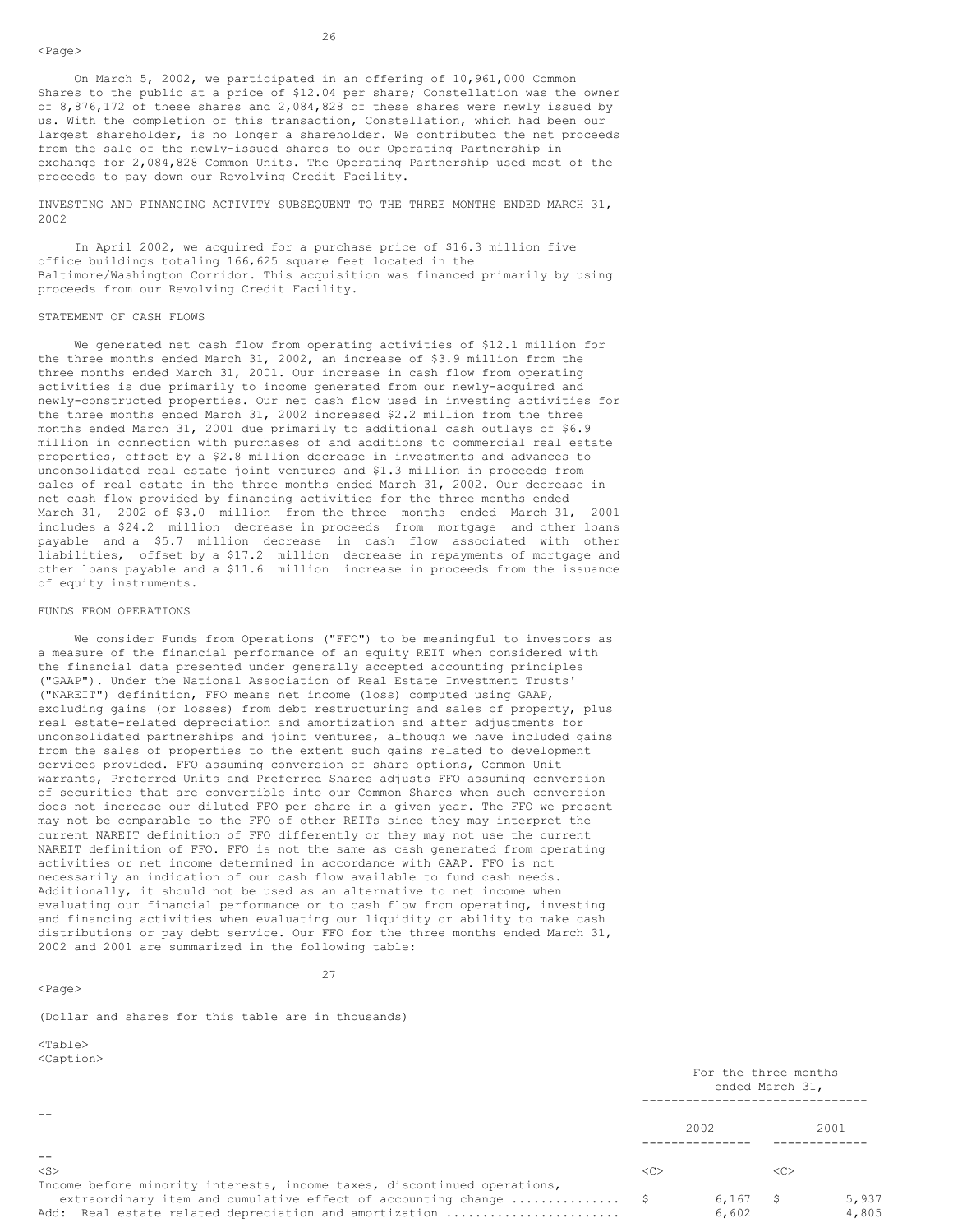| Less: Minority interests in other consolidated entities<br>Less: Gain on sales of real estate included in discontinued operations, | 1,071<br>(2, 533)<br>(572)<br>(31)              | 76<br>(881)<br>(572)<br>4                    |
|------------------------------------------------------------------------------------------------------------------------------------|-------------------------------------------------|----------------------------------------------|
|                                                                                                                                    | (93)<br>40                                      | 122                                          |
|                                                                                                                                    | ---------------                                 |                                              |
|                                                                                                                                    | 10,651<br>572<br>136<br>14<br>$ -$              | 9,491<br>572<br>100<br>$- -$<br>(61)         |
|                                                                                                                                    |                                                 |                                              |
| Funds from operations assuming conversion of share options, Preferred                                                              | 11,373<br>(214)<br>(1, 618)<br>---------------- | 10,102<br>(690)<br>(1, 116)<br>------------- |
|                                                                                                                                    |                                                 |                                              |
| Adjusted funds from operations assuming conversion of share options,                                                               | 9,541<br>------------------                     | 8,296<br>S                                   |
| ----------------                                                                                                                   |                                                 |                                              |
|                                                                                                                                    | 20,889<br>9,607<br>----------------             | 19,982<br>9,388<br>____________              |
|                                                                                                                                    |                                                 |                                              |
| Conversion of weighted average Preferred Shares<br>Conversion of weighted average Preferred Units                                  | 30,496<br>828<br>1,197<br>2,421                 | 29,370<br>273<br>878<br>2,421                |
|                                                                                                                                    |                                                 |                                              |
| Weighted average Common Shares/Units assuming conversion of share<br>options, Preferred Units and Preferred Shares                 | 34,942<br>----------------                      | 32,942                                       |
| ----------------                                                                                                                   |                                                 |                                              |

(1) A portion of the gain from the sales of rental properties that is attributable to development services performed on the properties is included in FFO.

# INFLATION

We have not been significantly impacted by inflation during the periods presented in this report due mostly to the relatively low inflation rates in our markets. Most of our tenants are obligated to pay their share of a building's operating expenses to the extent such expenses exceed amounts established in their leases, based on historical expense levels. In addition, some of our tenants are obligated to pay their share of all of a building's operating expenses. These arrangements reduce our exposure to increases in such costs resulting from inflation.

<Page>

28

# ITEM 3. QUANTITATIVE AND QUALITATIVE DISCLOSURES ABOUT MARKET RISK

We are exposed to certain market risks, the most predominant of which is change in interest rates. Increases in interest rates can result in increased interest expense under our Revolving Credit Facility and our other mortgage loans payable carrying variable interest rate terms. Increases in interest rates can also result in increased interest expense when our loans payable carrying fixed interest rate terms mature and need to be refinanced. Our debt strategy favors long-term, fixed-rate, secured debt over variable-rate debt to minimize the risk of short-term increases in interest rates. As of March 31, 2002, 59.3% of our mortgage and other loans payable balance carried fixed interest rates. We also use interest rate swap and interest rate cap agreements to reduce the impact of interest rate changes.

The following table sets forth our long-term debt obligations, principal cash flows by scheduled maturity and weighted average interest rates at March 31, 2002 (dollars in thousands):

 $<$ Table $>$ <Caption>

For the Periods Ended December 31, --------------------------------------------------------------------------------------

-----------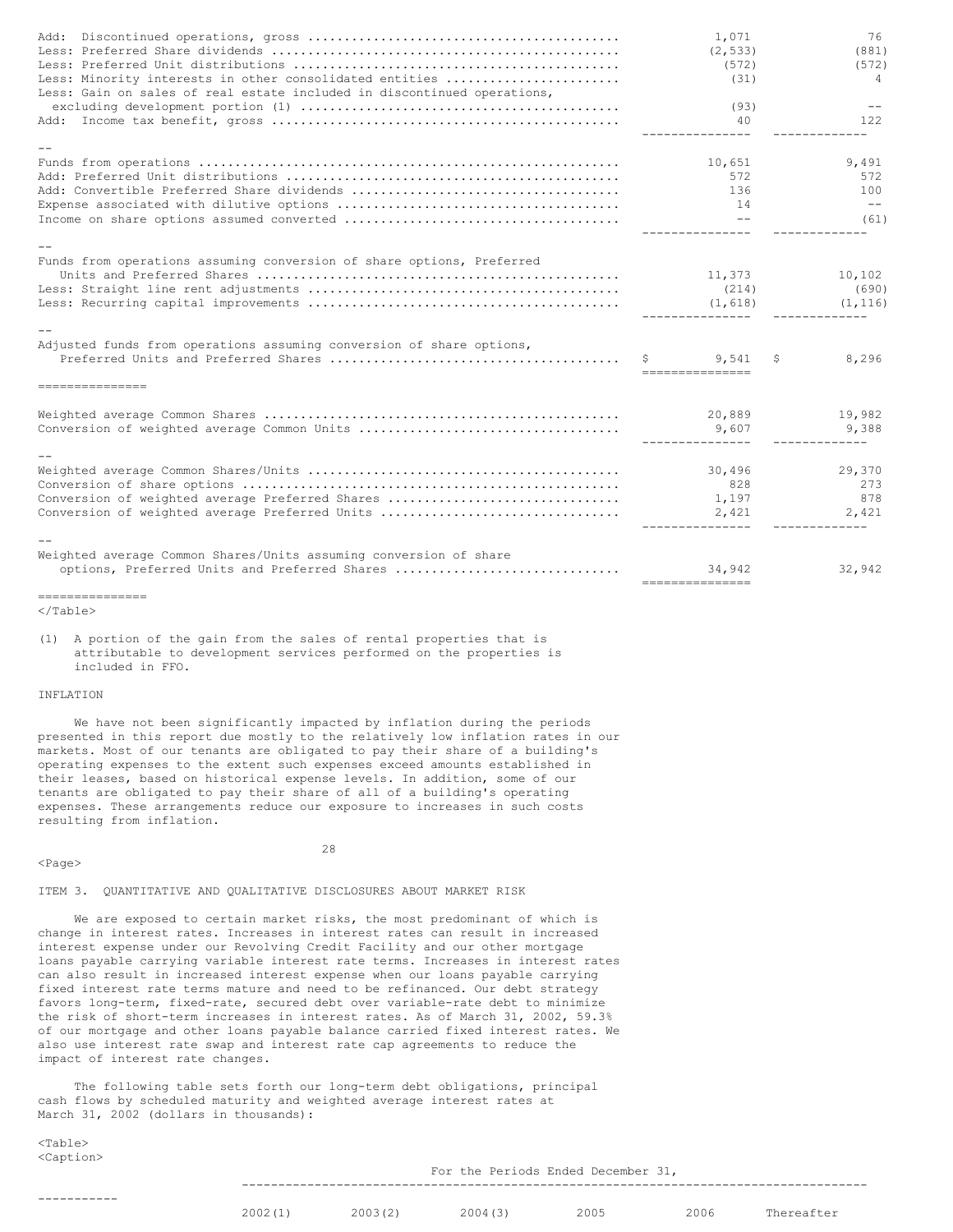| Total                 |          |          |          |          |          |           |
|-----------------------|----------|----------|----------|----------|----------|-----------|
|                       |          |          |          |          |          |           |
|                       |          |          |          |          |          |           |
| $<$ S $>$             | <<       | <<       | <<       | <<       | <<       | <<        |
| $<\infty$             |          |          |          |          |          |           |
| Long term debt:       |          |          |          |          |          |           |
| Fixed rate            | \$4,377  | \$6,226  | \$32,246 | \$22,922 | \$66,421 | \$207,845 |
| \$340,037             |          |          |          |          |          |           |
| Average interest rate | 7.39%    | 7.40%    | 7.42%    | 7.44%    | 7.34%    | 7.21%     |
| 7.33%                 |          |          |          |          |          |           |
| Variable rate         | \$74,082 | \$65,702 | \$94,000 |          |          |           |
| \$233,784             |          |          |          |          |          |           |
| Average interest rate | 3.66%    | 4.07%    | 3.61%    |          |          |           |
| 3.80%                 |          |          |          |          |          |           |
| $\langle$ Table>      |          |          |          |          |          |           |

(1) Includes a \$6.5 million maturity in July that was extended subsequent to March 31, 2002 for a one-year period. Also includes a \$7.0 million maturity in July and a \$10.5 million maturity in December that may

- each be extended for a one-year period, subject to certain conditions. (2) Includes a \$10.9 million maturity in April that may be extended for a one-year period, subject to certain conditions. Also includes a \$36.0 million maturity in November that may be extended for a one-year period, subject to certain conditions.
- (3) Includes a \$94.0 million maturity in March that may be extended for a one-year period, subject to certain conditions. Also includes a \$25.8 million maturity in August that may be extended for a one-year period, subject to certain conditions.

The fair market value of our mortgage and other loans payable was \$573.8 million at March 31, 2002.

The following table sets forth derivative contracts we had in place as of March 31, 2002 and their respective fair values ("FV"):

 $<$ Table $>$ <Caption>

| Nature<br>of Derivative | Notional<br>Amount (in<br>millions) | One-Month<br>LIBOR base | Effective<br>Date | Expiration<br>Date | FV<br>March 31,<br>2002 |          |
|-------------------------|-------------------------------------|-------------------------|-------------------|--------------------|-------------------------|----------|
|                         |                                     |                         |                   |                    |                         |          |
| $<$ S $>$               | <c></c>                             | < <sub></sub>           | <<                | <<                 | < <sub></sub>           |          |
| Interest rate swap      | \$100.0                             | 5.76%                   | 1/2/01            | 1/2/03             |                         | (2, 720) |
| Interest rate cap       | 50.0                                | 7.70%                   | 5/25/00           | 5/31/02            |                         | $- -$    |
|                         |                                     |                         |                   |                    |                         |          |
| Total                   |                                     |                         |                   |                    |                         | (2, 720) |

----------

</Table>

Based on our variable-rate debt balances, our interest expense would have increased by \$320,000 during the three months ended March 31, 2002 if interest rates were 1% higher.

PART II

ITEM 1. LEGAL PROCEEDINGS

Not applicable

 $<$ Page $>$ 

29

ITEM 2. CHANGES IN SECURITIES AND USE OF PROCEEDS

- a. Not applicable
- b. Not applicable
- c. Not applicable
- d. Not applicable
- ITEM 3. DEFAULTS UPON SENIOR SECURITIES

Not applicable

ITEM 4. SUBMISSION OF MATTERS TO A VOTE OF SECURITY HOLDERS

Not applicable

ITEM 5. OTHER INFORMATION

Not applicable

ITEM 6. EXHIBITS AND REPORTS ON FORM 8-K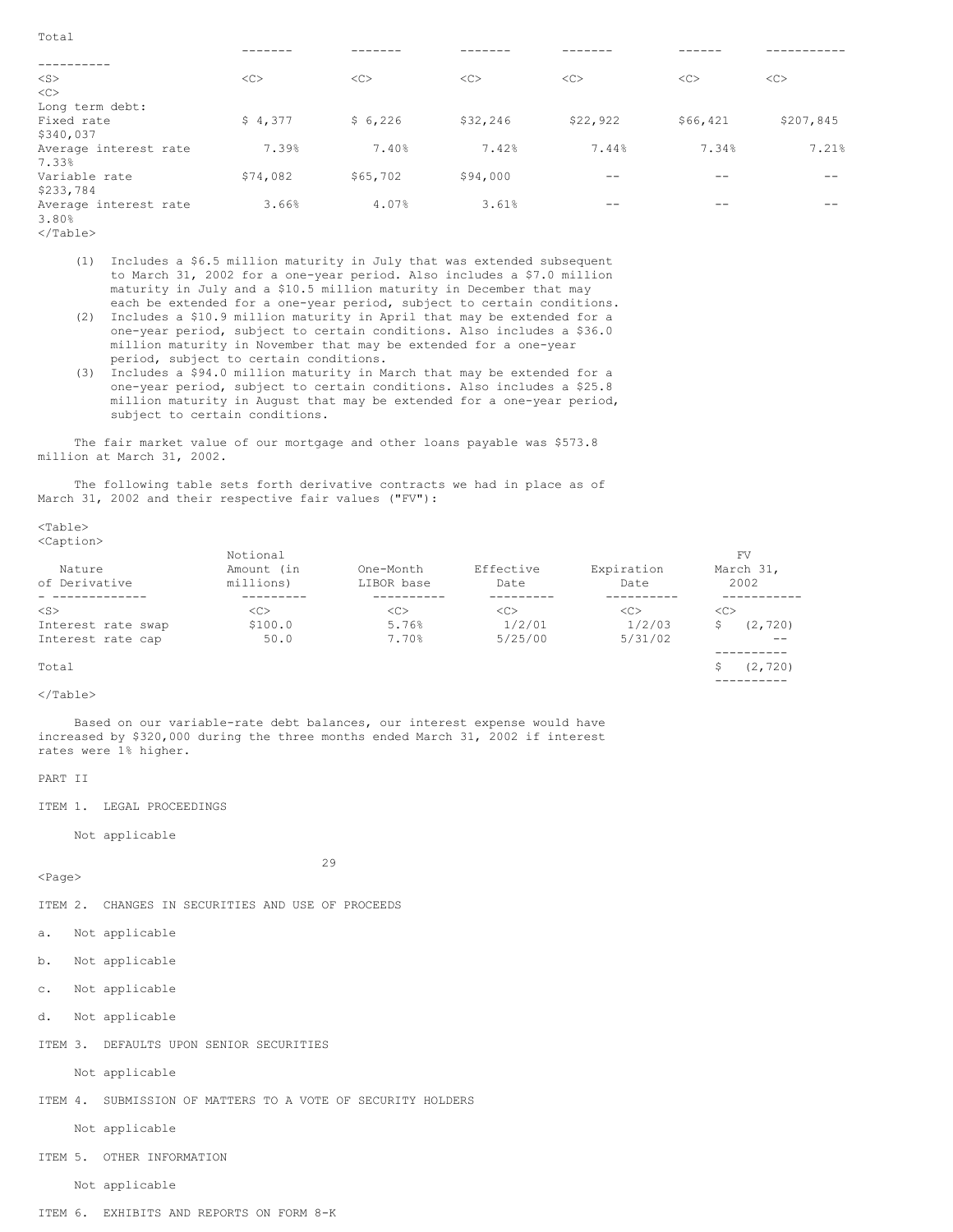### (a) Exhibits:

| <b>EXHIBIT</b><br>NO. | DESCRIPTION                                                                                                                                                                                                                                             |  |  |  |  |
|-----------------------|---------------------------------------------------------------------------------------------------------------------------------------------------------------------------------------------------------------------------------------------------------|--|--|--|--|
| 3.1.1                 | Amended and Restated Declaration of Trust of Registrant (filed<br>with the Registrant's Registration Statement on Form S-4<br>(Commission File No. 333-45649) and incorporated herein by<br>reference).                                                 |  |  |  |  |
| 3.1.2                 | Articles of Amendment of Amended and Restated Declaration of<br>Trust (filed with the Registrant's Annual Report on Form 10-K on<br>March 22, 2002 and incorporated herein by reference).                                                               |  |  |  |  |
| 3.2                   | Bylaws of Registrant (filed with the Registrant's Registration<br>Statement on Form S-4 (Commission File No. 333-45649) and<br>incorporated herein by reference).                                                                                       |  |  |  |  |
| 3.3                   | Articles Supplementary of Corporate Office Properties Trust<br>Series A Convertible Preferred Shares, dated September 28, 1998<br>(filed with the Registrant's Current Report on Form 8-K on<br>October 13, 1998 and incorporated herein by reference). |  |  |  |  |
| 3.4                   | Articles Supplementary of Corporate Office Properties Trust<br>Series B Convertible Preferred Shares, dated July 2, 1999 (filed<br>with the Registrant's Current Report on Form 8-K on July 7, 1999<br>and incorporated herein by reference).           |  |  |  |  |
|                       |                                                                                                                                                                                                                                                         |  |  |  |  |

3.5 Articles Supplementary of Corporate Office Properties Trust Series D Cumulative Convertible Redeemable Preferred Shares, dated January 25, 2001 (filed with the Registrant's Annual Report on Form 10-K on March 22, 2001 and incorporated herein by reference).

### <Page>

EXHIBIT

30

| <b>FARIDII</b><br>NO. | DESCRIPTION                                                                                                                                                                                                                                                         |  |  |  |  |
|-----------------------|---------------------------------------------------------------------------------------------------------------------------------------------------------------------------------------------------------------------------------------------------------------------|--|--|--|--|
| 3.6                   | Articles Supplementary of Corporate Office Properties Trust<br>Series E Cumulative Redeemable Preferred Shares, dated April 3,<br>2001 (filed with the Registrant's Current Report on Form 8-K on<br>April 4, 2001 and incorporated herein by reference).           |  |  |  |  |
| 3.7                   | Articles Supplementary of Corporate Office Properties Trust<br>Series F Cumulative Redeemable Preferred Shares, dated September<br>13, 2001 (filed with the Registrant's Current Report on Form 8-K<br>on September 14, 2001 and incorporated herein by reference). |  |  |  |  |
| 10.1                  | Corporate Office Properties Trust Supplemental Nonqualified<br>Deferred Compensation Plan (filed with the Registrant's                                                                                                                                              |  |  |  |  |

Deferred Compensation Plan (filed with the Registrant's Registration Statement on Form S-8 (Commission File No. 333-87384) and incorporated herein by reference).

c. We filed the following Current Reports on Form 8-K in the first quarter of the year ended December 31, 2002:

Report dated January 30, 2002 containing Item 7 and Item 9 that was filed in connection with our release of earnings on January 30, 2002. We also through this filing made available certain additional information pertaining to our properties and operations as of and for the period ended December 31, 2001.

Report dated February 13, 2002 containing Item 5 and Item 7 that was filed in connection with the acquisition of the Washington Technology Park property. This report contained financial statements for the property described therein, as well as certain pro forma financial statements of the Registrant.

Report dated March 4, 2002 containing Item 5 and Item 7 that was filed in connection with our entry into an underwriting agreement with several firms for the public offering of Common Shares of beneficial interest.

#### **SIGNATURES**

Pursuant to the requirements of the Securities Act of 1934, the Registrant has duly caused this report to be signed on its behalf by the undersigned, thereunto duly authorized.